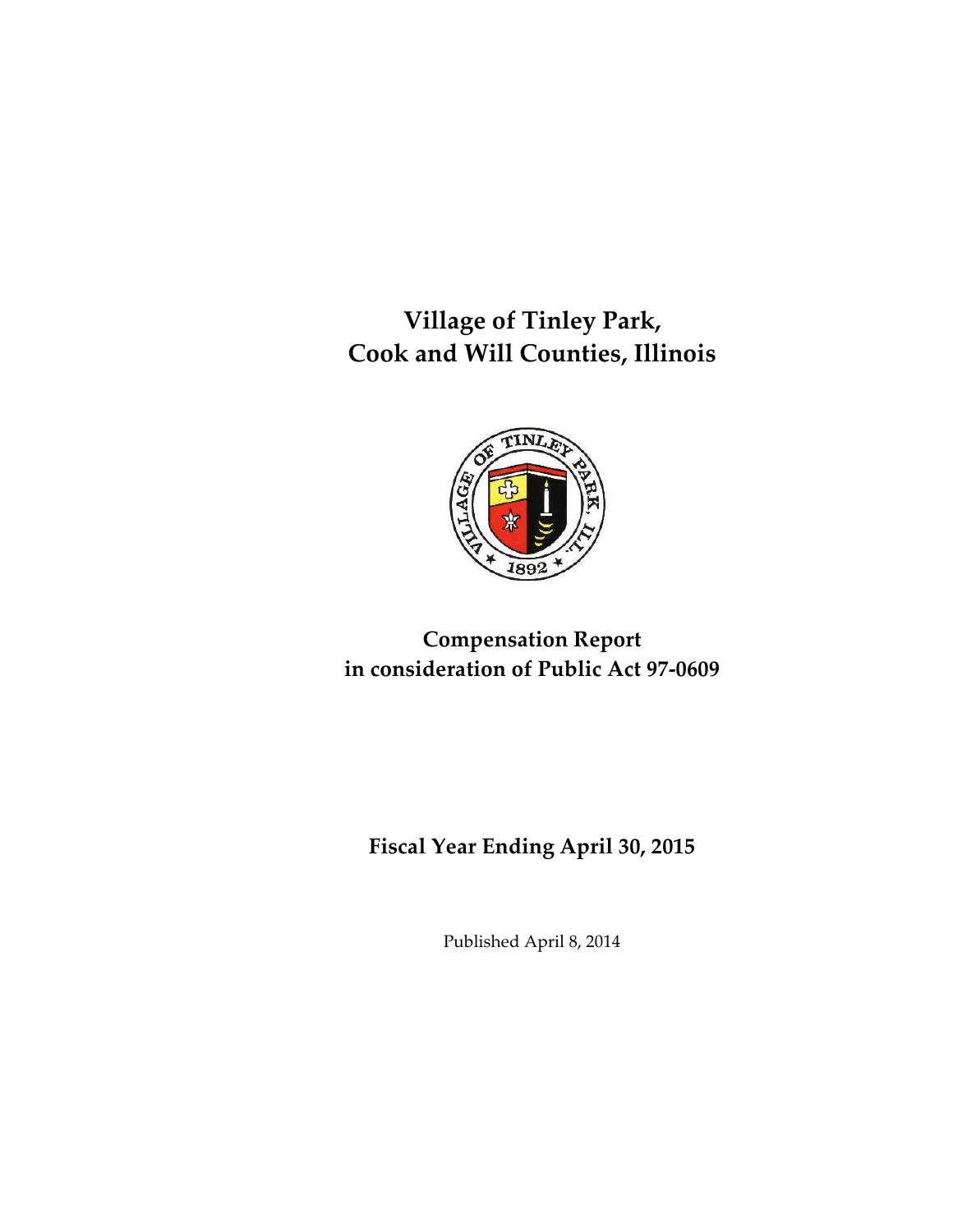

Village President Edward J. Zabrocki

Village Clerk Patrick E. Rea

Village Trustees David G. Seaman Gregory J. Hannon Brian S. Maher Thomas J. Staunton, Jr. Patricia A. Leoni T. J. Grady

Village Hall 16250 S. Oak Park Ave. Tinley Park, IL 60477

Administration (708) 444-5000 Fax: (708) 444-5099

Building & Planning (708) 444-5100 Fax: (708) 444-5199

Public Works (708) 444-5500

Police Department 7850 W. 183rd St. Tinley Park, IL 60477 system.

(708) 444-5300/ Non-emergency Fax: (708) 444-5399

John T. Dunn Public Safety Building 17355 S. 68th Court Tinley Park, IL 60477

Fire Department & Prevention (708) 444-5200/Non-emergency Fax: (708) 444-5299

EMA (708) 444-5600 Fax: (708) 444-5699

Senior Community Center (708) 444-5150

www.tinleypark.org



## **EMPLOYEE COMPENSATION**

In August 2011 Public Act 97-0609 became law. This Act amended the Illinois Open Meetings Act and the Illinois Pension Code and requires additional disclosures to be provided by Illinois public bodies.

The Act requires that all Illinois Municipal Retirement Fund (IMRF) employers must post information for each employee having a total compensation package that exceeds \$75,000 per year within 6 days of approval of a budget.

The Act also provides that any IMRF employer that approves an employee's total compensation package equal to or in excess of \$150,000 per year must post the total compensation package at least 6 days before the approval of said compensation package or a budget.

For purposes of the Act, "Total Compensation Package" means payment by the employer to the employee for salary, health insurance, a housing allowance, a vehicle allowance, a clothing allowance, bonuses, loans, vacation days granted, and sick days granted. This definition of "Total Compensation Package" includes only items that are paid directly to the employee, and not expenses incurred by the employer for the benefit of the employee. Accordingly, expenses such as health insurance premiums, and retirement system contributions paid by the Village to companies or individuals other than the employees would not be included in the computation of the Total Compensation Package. An employee's vacation time is provided in accordance with Section 6.6 of the Village of Tinley Park Personnel Manual and is included within the salary for the position and is not an additional compensation benefit. The Village does not provide employees sick days. Additionally, as noted above, under the provisions of the Act, the Village is only required to provide disclosure of employees participating in the IMRF pension

Following the definition of Total Compensation Package as provided in the Act, the Village of Tinley Park has only one employee subject to the \$150,000 separate disclosure requirements of the Act.

However, the Village is providing the attached list of employee positions presenting an estimate of the "true" Total Compensation Package, inclusive of such other costs incurred and paid by the Village that benefit the employee. We have attempted to include all employee positions, including those covered by other pension or retirement systems. The report also includes part-time positions where the expected paid hours can reasonably be estimated/projected. For positions where the hours cannot be projected, a schedule of the Total Compensation Package on an hourly wage basis is provided. The information within this report is on a projected basis for the fiscal year beginning May 1, 2014 and ending April 30, 2015.

RothBelle mise

Brad L. Bettenhausen Village Treasurer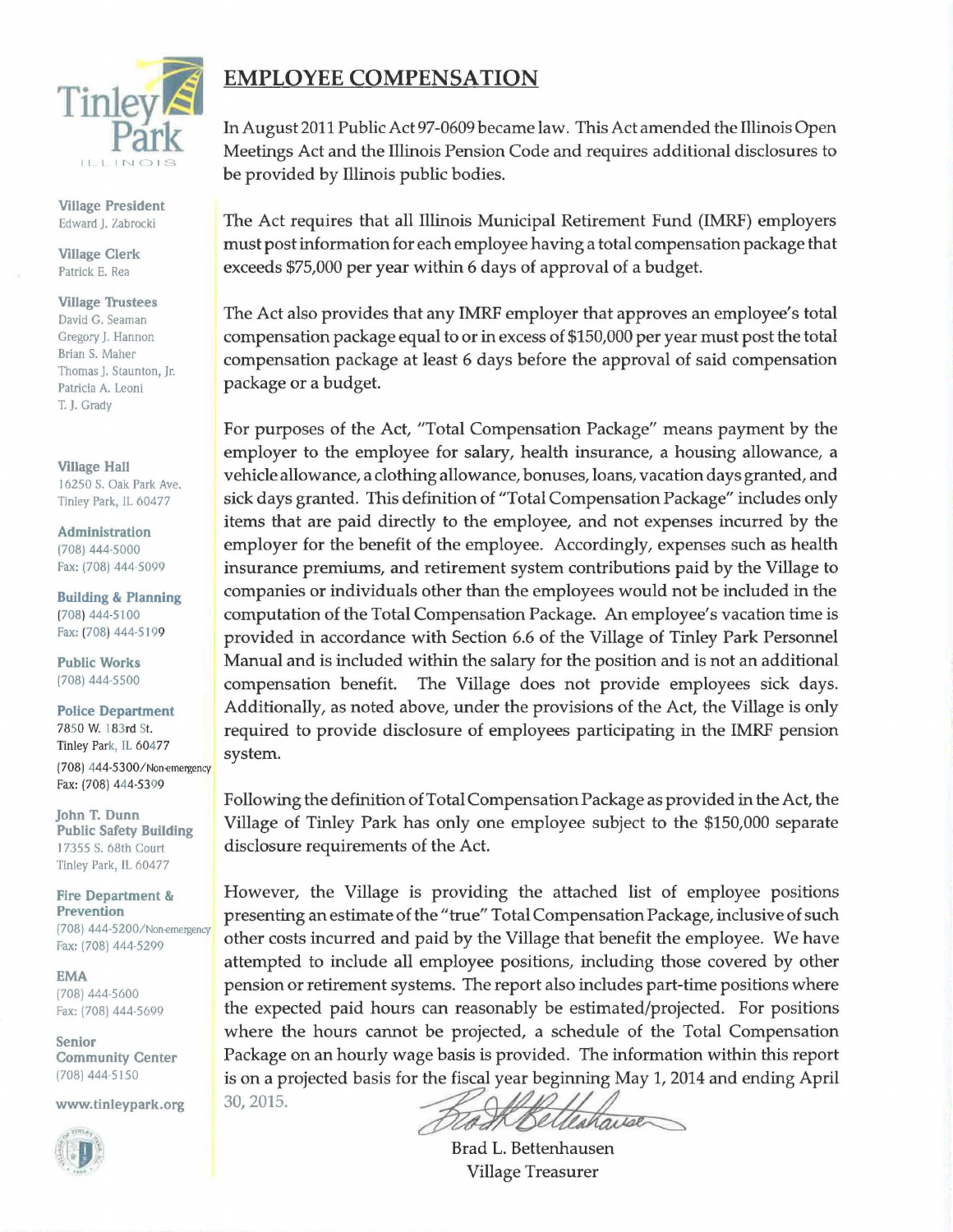#### **Village of Tinley Park, Illinois Employee Compensation April 30, 2015**

|                            |                                          |         | Other  | <b>Retirement</b> | Health    | Other           | Total        | Provided |
|----------------------------|------------------------------------------|---------|--------|-------------------|-----------|-----------------|--------------|----------|
| Name                       | Position                                 | Salary  | Comp.  | /Pension          | Insurance | <b>Benefits</b> | Compensation | Vehicle  |
| NIEMEYER, DAVID            | <b>VILLAGE MANAGER</b>                   | 170,000 | 8,500  | 38,824            | 28,227    | 221             | 245,772      | x        |
| DUNN, KENNETH              | <b>FIRE CHIEF</b>                        | 141,865 | 5,340  | 32,017            | 19,061    | 221             | 198,504      | x        |
| NEUBAUER, STEVEN           | POLICE CHIEF                             | 133,715 | 1,000  | 35,368            | 19,061    | 221             | 189,364      | x        |
| <b>UNFILLED</b>            | <b>DEPUTY POLICE CHIEF</b>               | 111,871 | 9,582  | 29,590            | 29,335    | 196             | 180,574      | x        |
| <b>BUTLER, CHRISTOPHER</b> | SERGEANT                                 | 106,330 | 12,282 | 31,373            | 29,235    | 277             | 179,496      | x        |
| DEVINE, WILLIAM            | SERGEANT                                 | 106,330 | 12,282 | 31,373            | 29,235    | 196             | 179,415      | x        |
| PERSHA, DARREN             | SERGEANT                                 | 106,330 | 11,562 | 31,182            | 29,235    | 196             | 178,505      | x        |
| SULLIVAN, KEITH            | SERGEANT                                 | 106,330 | 10,842 | 30,992            | 29,235    | 196             | 177,594      | x        |
| WORKOWSKI, KEVIN           | <b>ASST DIR PUBLIC WORKS</b>             | 116,903 | 3,540  | 26,196            | 28,377    | 161             | 175,177      | x        |
| BETTENHAUSEN, BRAD         | TREASURER/FINANCE DIRECTOR               | 133,666 | 2,340  | 29,581            | 9,363     | 221             | 175,170      |          |
| SCHEPERS, DALE             | DIRECTOR-PUBLIC WORKS                    | 124,159 | 5,535  | 28,208            | 15,667    | 221             | 173,790      | x        |
| FARICELLI, CHARLES         | SERGEANT                                 | 106,330 | 11,562 | 31,182            | 24,050    | 196             | 173,320      | x        |
| MERTENS, MICHAEL           | ASST. VILLAGE MANAGER                    | 127,825 | 6,300  | 29,172            | 9,363     | 221             | 172,880      | x        |
| POPP, JONATHAN             | SERGEANT                                 | 106,330 | 12,282 | 31,373            | 19,776    | 247             | 170,007      | x        |
| CAMPBELL, ANTHONY          | SERGEANT                                 | 106,330 | 12,282 | 31,373            | 19,776    | 196             | 169,956      | x        |
| SCHULTZ, KEVIN             | SERGEANT                                 | 106,330 | 12,282 | 31,373            | 16,168    | 196             | 166,349      | x        |
| VIOLETTO JR, RAYMOND       | PATROL OFFICER - INVESTIGATOR            | 88,608  | 18,601 | 28,357            | 29,335    | 184             | 165,084      | x        |
| MASON, LORELEI             | DEPUTY POLICE CHIEF                      | 111,871 | 9,582  | 29,590            | 9,660     | 196             | 160,900      | x        |
| CONNOLLY, AMY              | DIRECTOR-PLANNING                        | 103,867 | 4,220  | 23,509            | 28,227    | 208             | 160,031      | x        |
| <b>BOLING, JOHN</b>        | PATROL OFFICER - INVESTIGATOR            | 88,608  | 13,221 | 26,934            | 29,335    | 184             | 158,281      | x        |
| TENCZA, STANLEY            | PATROL OFFICER - TAC UNIT                | 88,608  | 12,261 | 26,680            | 29,335    | 184             | 157,067      | x        |
| MC MAHON, MICHAEL          | PATROL OFFICER - INVESTIGATOR            | 88,608  | 11,781 | 26,553            | 29,335    | 184             | 156,460      | x        |
| DAJANI, OSAMAH             | PATROL OFFICER                           | 88,608  | 11,781 | 26,553            | 29,335    | 184             | 156,460      | x        |
| BALZANTO JR, ANTHONY       | PATROL OFFICER - INVESTIGATOR            | 88,608  | 11,481 | 26,473            | 29,335    | 184             | 156,081      | x        |
| JARDINE, JEFFREY           | PATROL OFFICER                           | 88,608  | 11,221 | 26,405            | 29,335    | 265             | 155,833      | x        |
| PULCHINSKI, DUANE          | PATROL OFFICER                           | 88,608  | 11,221 | 26,405            | 29,335    | 184             | 155,752      | x        |
| HORAN, PATRICK             | HUMAN RESOURCE DIRECTOR                  | 102,258 | 1,800  | 22,633            | 28,227    | 208             | 155,126      |          |
| BATSCH, WILLIAM            | PATROL OFFICER                           | 88,608  | 10,501 | 26,214            | 29,335    | 265             | 154,922      | x        |
| O'HERN, MICHAEL            | PATROL OFFICER - TRAFFIC SFTY            | 88,608  | 10,501 | 26,214            | 29,335    | 184             | 154,841      | x        |
| HEIM, SCOTT                | PATROL OFFICER                           | 88,608  | 10,501 | 26,214            | 29,335    | 184             | 154,841      | x        |
| ROBERTS, STEVEN            | PATROL OFFICER                           | 88,608  | 9,781  | 26,024            | 29,335    | 265             | 154,012      | x        |
| ROCKAITIS, RANDALL         | PATROL OFFICER                           | 88,608  | 9,781  | 26,024            | 29,335    | 265             | 154,012      | x        |
| CAPPOS, THOMAS             | PATROL OFFICER                           | 88,608  | 9,781  | 26,024            | 29,335    | 184             | 153,931      | x        |
| DIORIO, BOB                | PATROL OFFICER                           | 88,608  | 9,781  | 26,024            | 29,335    | 184             | 153,931      | x        |
| LUKE, TIMOTHY              | PATROL OFFICER                           | 88,608  | 9,601  | 25,976            | 29,335    | 184             | 153,703      | x        |
| DUBISH, PERRY              | PATROL OFFICER                           | 88,608  | 9,601  | 25,976            | 29,235    | 184             | 153,603      | x        |
| ZYLKA, MATTHEW             | PATROL OFFICER                           | 88,608  | 9,061  | 25,833            | 29,335    | 184             | 153,021      | x        |
| LONDON, SONNY              | PATROL OFFICER                           | 88,608  | 9,061  | 25,833            | 29,335    | 184             | 153,021      | x        |
| DINASO, JOSEPH             | PATROL OFFICER                           | 88,608  | 9,061  | 25,833            | 29,335    | 184             | 153,021      | x        |
| DWYER, DOUGLAS             | PATROL OFFICER                           | 88,608  | 9,061  | 25,833            | 29,335    | 184             | 153,021      | x        |
| DORIAN, DAVID              | PATROL OFFICER                           | 88,608  | 8,581  | 25,706            | 29,335    | 265             | 152,495      | x        |
| FABISZAK, MARK             | PATROL OFFICER                           | 88,608  | 8,581  | 25,706            | 29,335    | 184             | 152,414      | x        |
| VEGA JR, JOSE              | PATROL OFFICER                           | 88,608  | 7,141  | 25,326            | 29,335    | 184             | 150,593      | x        |
| QUINN, JIMMY               | FOREMAN-STREET                           | 99,242  | 1,125  | 21,830            | 28,227    | 136             | 150,560      |          |
| COSSIDENTE, JEFFREY        | FOREMAN-WATER DEPARTMENT                 | 99,242  | 720    | 21,742            | 28,227    | 221             | 150,152      |          |
| RINGHOFER, WILLIAM         | PATROL OFFICER                           | 88,608  | 10,501 | 26,214            | 24,150    | 184             | 149,656      | x        |
| MONTALBANO, BURTON         | PATROL OFFICER                           | 88,608  | 10,501 | 26,214            | 24,150    | 184             | 149,656      | x        |
| WALKER, DAVID              | PATROL OFFICER                           | 88,608  | 10,501 | 26,214            | 24,150    | 184             | 149,656      | x        |
| ST. JOHN, PATRICK          | PATROL OFFICER                           | 88,608  | 10,501 | 26,214            | 24,150    | 184             | 149,656      | x        |
| HILL, KENNETH              | PATROL OFFICER                           | 88,608  | 10,501 | 26,214            | 24,150    | 184             | 149,656      | x        |
| RAINS, SCOTT               | PATROL OFFICER - CANINE                  | 83,158  | 18,932 | 27,003            | 19,876    | 184             | 149,153      | x        |
| SCHMECKPEPER, GREGORY      | PATROL OFFICER                           | 88,608  | 9,781  | 26,024            | 24,150    | 184             | 148,746      | x        |
| BAKER, IVAN                | DIR. OF ECONOMIC DEVELOPMENT             | 113,514 | 2,260  | 25,181            | 7,390     | 208             | 148,554      | x        |
| ADAMSKI, RICHARD           | PATROL OFFICER                           | 88,608  | 10,381 | 26,183            | 22,625    | 184             | 147,979      | x        |
| HORBACZEWSKI, KEVIN        | PATROL OFFICER                           | 88,608  | 9,061  | 25,833            | 24,150    | 184             | 147,835      | x        |
| CARR, PATRICK              | <b>EMERGENCY MGT &amp; COMM.DIRECTOR</b> | 103,867 | 2,000  | 23,026            | 18,448    | 268             | 147,609      | x        |
| RIORDAN, DANIEL            | SENIOR FIRE INSPECTOR F-2                | 92,165  | 5,240  | 21,186            | 28,227    | 277             | 147,094      | x        |
| POULOS, TIMOTHY            | PATROL OFFICER                           | 88,608  | 11,061 | 26,362            | 19,876    | 184             | 146,090      | x        |
| URBANSKI, JOHN             | FACILITY/FLEET SUPERINTENDENT            | 99,309  | 2,520  | 22,148            | 21,625    | 208             | 145,810      |          |
| GRABS, WILLIAM             | PATROL OFFICER                           | 88,608  | 7,141  | 25,326            | 24,150    | 184             | 145,407      | x        |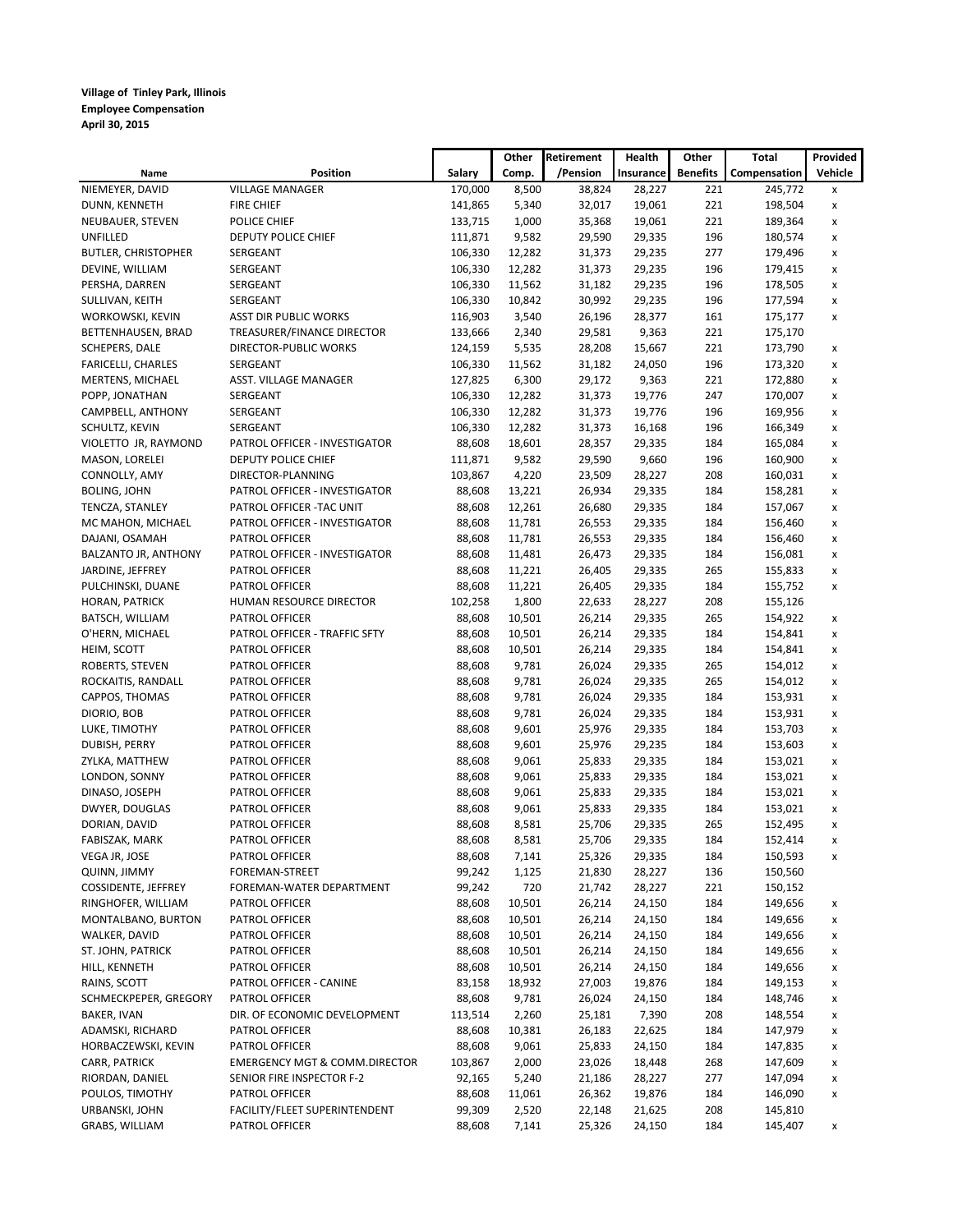| FLANNERY, DELYNN        | PATROL OFFICER                            | 88,608  | 10,501 | 26,214 | 19,876 | 184 | 145,382 | X |
|-------------------------|-------------------------------------------|---------|--------|--------|--------|-----|---------|---|
| TRINIDAD, HEATHER       | PATROL OFFICER - SCHOOL RES.              | 88,608  | 11,061 | 26,362 | 18,962 | 184 | 145,177 | X |
| <b>BISHOP, BRYAN</b>    | PATROL OFFICER                            | 88,608  | 9,781  | 26,024 | 19,876 | 235 | 144,523 | x |
| UNFILLED                | SUPERVISOR-TELECOMMUNICATIONS             | 94,890  | 450    | 20,736 | 28,227 | 208 | 144,511 |   |
| TILTON, STEVEN          | ASST. VILLAGE MANAGER ADMIN               | 107,043 | 3,720  | 24,091 | 9,363  | 221 | 144,437 | X |
| <b>BORAK, KELLY</b>     | <b>STREET SUPERINTENDENT</b>              | 108,516 | 1,720  | 23,976 | 9,363  | 199 | 143,774 | X |
|                         |                                           |         |        |        |        | 184 |         |   |
| ROSILLO, RUDY           | PATROL OFFICER                            | 88,608  | 9,061  | 25,833 | 19,876 |     | 143,561 | x |
| WOOD, BRIAN             | PATROL OFFICER                            | 88,608  | 9,061  | 25,833 | 19,876 | 184 | 143,561 | X |
| SHERVINO, ROBERT        | PATROL OFFICER                            | 88,608  | 9,781  | 26,024 | 18,962 | 184 | 143,558 | X |
| QUINN, DANNY            | <b>HEAD MECHANIC</b>                      | 93,503  | 720    | 20,494 | 28,227 | 136 | 143,080 |   |
| BONAREK, MELISSA        | PATROL OFFICER                            | 88,608  | 9,061  | 25,833 | 18,962 | 184 | 142,648 | X |
| BORROWDALE, RUSSELL     | PATROL OFFICER                            | 88,608  | 9,061  | 25,833 | 18,962 | 184 | 142,648 | X |
| BROWN, MICHAEL          | PATROL OFFICER                            | 88,608  | 8,581  | 25,706 | 18,962 | 184 | 142,041 | x |
| SZYMUSIAK, BRYAN        | PATROL OFFICER                            | 88,608  | 6,421  | 25,135 | 18,962 | 184 | 139,309 | x |
| SKORNIAK, AMY           | PATROL OFFICER                            | 88,608  | 6,421  | 25,135 | 18,962 | 184 | 139,309 | x |
| MC NEELY, DONALD        | <b>BUILDING COMMISSIONER</b>              | 95,008  | 2,740  | 21,260 | 19,061 | 259 | 138,328 |   |
| <b>BONAREK, JOHN</b>    | PATROL OFFICER - INVESTIGATOR             | 88,608  | 9,861  | 26,045 | 9,760  | 184 | 134,458 | X |
| STOINER, JASON          | PATROL OFFICER                            | 88,608  | 9,781  | 26,024 | 9,760  | 208 | 134,381 | x |
| DOBYNS, MARY            | FOREMAN-STREET                            | 99,242  | 3,060  | 22,251 | 9,363  | 161 | 134,076 |   |
| <b>BARDEN, TROY</b>     | PATROL OFFICER                            | 88,608  | 9,061  | 25,833 | 9,760  | 208 | 133,471 |   |
|                         |                                           |         |        |        |        |     |         | X |
| HASAN, FADI             | PATROL OFFICER                            | 88,608  | 9,061  | 25,833 | 9,760  | 184 | 133,446 | X |
| SCHMIDT, DAVID          | PATROL OFFICER                            | 88,608  | 8,341  | 25,643 | 9,760  | 184 | 132,536 | X |
| KROTSER, BRIAN          | PATROL OFFICER                            | 88,608  | 9,781  | 26,024 | 7,688  | 184 | 132,284 | X |
| TRINIDAD, ANTHONY       | PATROL OFFICER                            | 88,608  | 7,621  | 25,452 | 9,760  | 184 | 131,625 | x |
| SANCHEZ, LAURA          | PATROL OFFICER                            | 78,042  | 7,160  | 22,536 | 19,876 | 184 | 127,797 | X |
| LODE, GENE              | INSPECTOR-PLUMBING                        | 80,226  | 1,260  | 17,723 | 28,227 | 124 | 127,560 |   |
| GIBSON, RUTH            | SENIOR ACCOUNTANT                         | 86,795  | 1,260  | 19,152 | 19,061 | 196 | 126,464 |   |
| GROSSI, STEVEN          | <b>MAINTENANCE MAN</b>                    | 75,650  | 2,340  | 16,963 | 28,227 | 265 | 123,444 | x |
| STRZELCZYK, KENNETH     | <b>MAINTENANCE MAN</b>                    | 75,650  | 2,340  | 16,963 | 28,227 | 265 | 123,444 |   |
| CLEMMER, STEPHEN        | LEAD COMPUTER TECHNICIAN                  | 84,263  | 1,800  | 18,719 | 18,298 | 196 | 123,275 |   |
| MITTELMAN, JONATHAN     | PATROL OFFICER                            | 73,216  | 7,297  | 21,296 | 19,876 | 184 | 121,868 | X |
| GAWRON, SEAN            | PATROL OFFICER                            | 73,216  | 7,297  | 21,296 | 19,876 | 184 | 121,868 | X |
| JENNINGS, PETERSON      | PATROL OFFICER                            | 73,216  | 7,297  | 21,296 | 19,876 | 184 | 121,868 | x |
|                         | <b>DEPUTY CLERK</b>                       |         | 720    |        |        |     |         |   |
| GODETTE, LAURA          |                                           | 75,960  |        | 16,678 | 28,227 | 196 | 121,781 |   |
| GALATI, DAVID           | FOREMAN-ELECTRIC                          | 73,812  | 2,160  | 16,524 | 28,227 | 265 | 120,988 |   |
| KORTUM, LISA            | LEAD TELECOMMUNICATOR                     | 68,474  | 6,587  | 16,326 | 28,227 | 196 | 119,809 |   |
| SOGA, RICHARD           | <b>MAINTENANCE MAN</b>                    | 75,650  | 3,780  | 17,276 | 22,966 | 124 | 119,796 |   |
| MALESKI, DENNIS         | COMPUTER TECHNICIAN                       | 74,298  | 720    | 16,316 | 28,227 | 184 | 119,746 |   |
| BRUNING, LOUISE         | ADMINISTRATIVE ASST TO MAYOR              | 83,002  | 2,340  | 18,562 | 15,542 | 136 | 119,582 |   |
| MC GINNIS, WALTER       | <b>MAINTENANCE MAN</b>                    | 75,650  | 3,360  | 17,185 | 22,966 | 124 | 119,284 |   |
| <b>CZUCHRA, DERRICK</b> | <b>MAINTENANCE MAN</b>                    | 75,650  | 3,360  | 17,185 | 22,966 | 124 | 119,284 |   |
| WYLETA, ROBERT          | <b>MAINTENANCE MAN</b>                    | 75,650  | 2,340  | 16,963 | 22,966 | 184 | 118,102 |   |
| ROMANOW, JACLYN         | <b>QUALITY &amp; TRAINING COORDINATOR</b> | 71,240  | 2,340  | 16,004 | 28,227 | 184 | 117,994 |   |
| KOOIMA, HOWARD          | MECHANIC                                  | 77,106  | 1,200  | 17,031 | 19,061 | 124 | 114,521 |   |
| KELLY, KEVIN            | MAINTENANCE MAN                           | 75,650  | 2,340  | 16,963 | 19,061 | 124 | 114,137 |   |
| KOPANSKI, THOMAS        | WATER & SEWER SUPERINTENDENT              | 85,663  | 0      | 18,632 | 9,363  | 208 | 113,866 |   |
| CHAMBERS, MICHAEL       | INSPECTOR-ELECTRICAL                      | 69,118  | 720    | 15,190 | 28,227 | 265 | 113,520 |   |
| CONDON, JEAN            | ADMINISTRATIVE ASST TO BOARD              | 83,002  | 2,340  | 18,562 | 9,363  | 196 | 113,463 |   |
|                         |                                           |         |        |        |        |     |         |   |
| BACHMAN, JONATHAN       | <b>MAINTENANCE MAN</b>                    | 75,650  | 2,340  | 16,963 | 18,298 | 184 | 113,433 |   |
| LORENDO, STEVE          | FIRE INSPECTOR I                          | 74,464  | 720    | 16,353 | 21,475 | 184 | 113,195 |   |
| MONDT, FREDERICK        | PATROL OFFICER                            | 73,216  | 7,297  | 21,296 | 9,760  | 184 | 111,753 | X |
| DAVISSON, ROGER         | PATROL OFFICER                            | 73,216  | 7,297  | 21,296 | 9,760  | 184 | 111,753 | x |
| <b>BRAZITIS, NICOLE</b> | TELECOMMUNICATOR                          | 64,522  | 3,900  | 14,882 | 28,227 | 184 | 111,714 |   |
| JOHNSON, GREGORY        | <b>MAINTENANCE WORKER</b>                 | 65,832  | 2,340  | 14,827 | 28,227 | 265 | 111,491 |   |
| HRUBY, RYAN             | PATROL OFFICER                            | 73,216  | 7,077  | 21,237 | 9,760  | 184 | 111,474 | x |
| YOUNG, MARTIN           | <b>MAINTENANCE WORKER</b>                 | 65,832  | 1,575  | 14,661 | 28,227 | 265 | 110,560 |   |
| LORENZEN, ALLEN         | <b>MAINTENANCE WORKER</b>                 | 65,354  | 1,260  | 14,488 | 28,227 | 184 | 109,513 |   |
| STALEY, JENNIFER        | LEAD TELECOMMUNICATOR                     | 68,474  | 6,157  | 16,232 | 18,298 | 196 | 109,356 |   |
| SCHOLZ, ANDREW          | MAINTENANCE WORKER                        | 65,354  | 720    | 14,371 | 28,227 | 184 | 108,855 |   |
| LAPHEN, MORRIS          | <b>MAINTENANCE WORKER</b>                 | 65,354  | 720    | 14,371 | 28,227 | 184 | 108,855 |   |
| SCHOLZ, EILEEN          | SENIOR ACCOUNTANT                         | 86,795  | 2,151  | 19,346 | 0      | 196 | 108,488 |   |
| FLOWERS, JANE           | LEAD TELECOMMUNICATOR                     | 68,474  | 5,147  | 16,012 | 18,298 | 196 | 108,127 |   |
|                         | PLANNER II                                |         |        |        |        |     |         |   |
| KOWSKI, MICHAEL         |                                           | 71,567  | 720    | 15,722 | 19,061 | 136 | 107,206 |   |
| CALOMINO, ELIZABETH     | RECORDS SUPERVISOR                        | 60,838  | 3,780  | 14,054 | 28,227 | 196 | 107,096 |   |
| NICE, LARRY             | <b>MAINTENANCE WORKER</b>                 | 65,832  | 2,340  | 14,827 | 22,966 | 124 | 106,090 |   |
| CASPER, CATHERINE       | TELECOMMUNICATOR                          | 64,522  | 4,980  | 15,117 | 19,061 | 175 | 103,853 |   |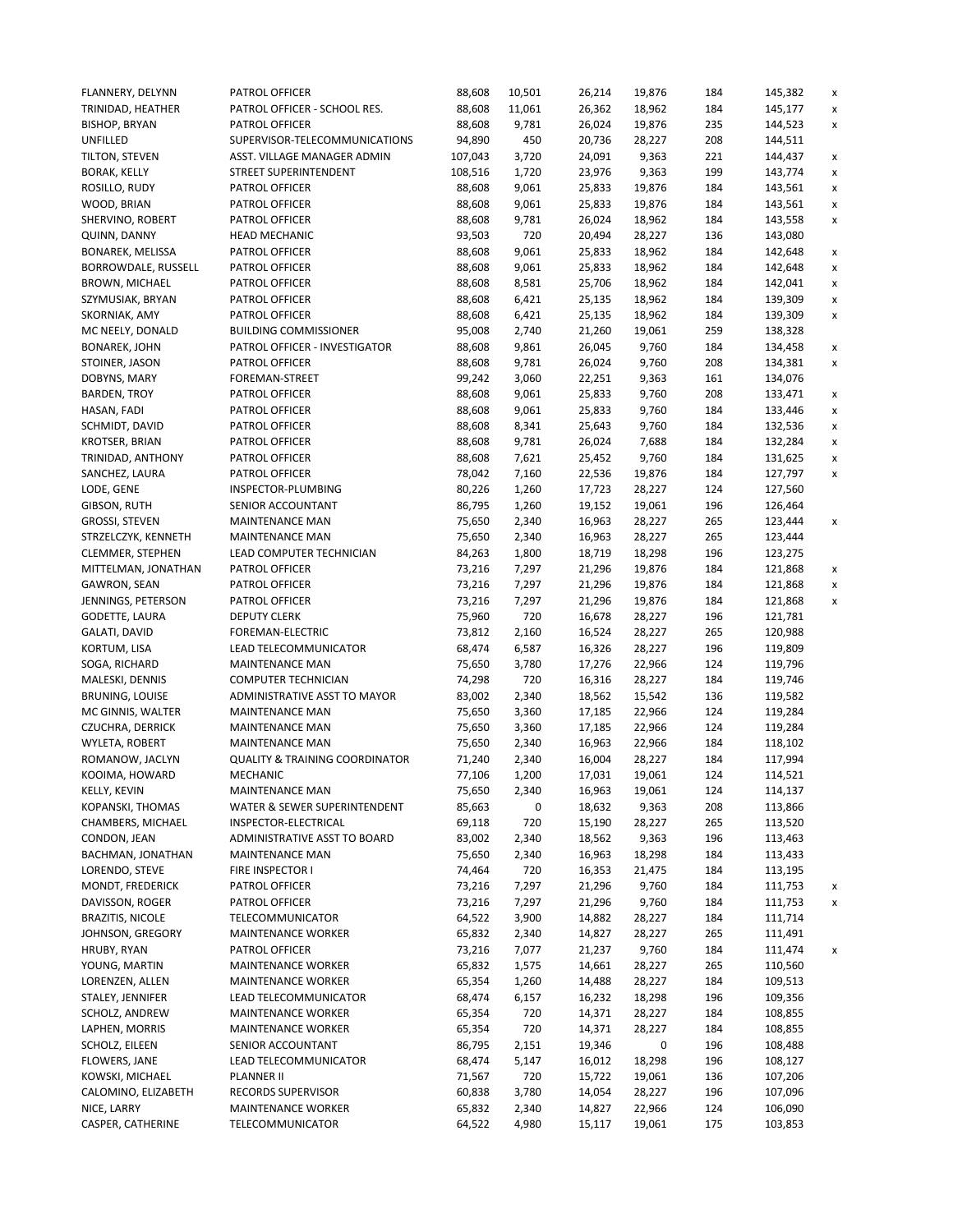| PORCARO, RICHARD          | PATROL OFFICER                           | 68,661 | 7,077     | 20,033 | 7,688  | 184 | 103,641 | x |
|---------------------------|------------------------------------------|--------|-----------|--------|--------|-----|---------|---|
| HAWK, KENNETH             | TELECOMMUNICATOR                         | 64,522 | 4,440     | 14,999 | 19,061 | 184 | 103,205 |   |
| MC DONNELL, TASHA         | TELECOMMUNICATOR                         | 64,522 | 4,440     | 14,999 | 18,298 | 184 | 102,442 |   |
| COUCH, WILLIAM            | MECHANIC                                 | 66,872 | 720       | 14,701 | 19,061 | 175 | 101,528 |   |
| WOOD, SCOTT               | <b>MAINTENANCE WORKER</b>                | 58,614 | 1,200     | 13,010 | 28,227 | 124 | 101,175 |   |
| <b>BRAUN, WALTER</b>      | <b>MAINTENANCE WORKER</b>                | 58,614 | 720       | 12,905 | 28,227 | 265 | 100,731 |   |
| WAISHWELL, JOHN           | <b>MAINTENANCE WORKER</b>                | 58,614 | 720       | 12,905 | 28,227 | 124 | 100,590 |   |
|                           |                                          |        |           |        |        |     |         |   |
| KARCZEWSKI, KENNETH       | CODE ENFORCEMENT OFFICER                 | 57,366 | 1,800     | 12,869 | 28,227 | 124 | 100,386 |   |
| HARVEY, KEITH             | <b>MAINTENANCE WORKER</b>                | 65,354 | 1,260     | 14,488 | 19,061 | 184 | 100,346 |   |
| KAIM, ANTHONY             | <b>MAINTENANCE WORKER</b>                | 65,354 | 1,215     | 14,479 | 19,061 | 175 | 100,282 |   |
| SPOSATO, MICHAEL          | <b>MAINTENANCE WORKER</b>                | 65,354 | 720       | 14,371 | 19,061 | 235 | 99,740  |   |
| MORANDI, HEATHER          | <b>ACCOUNTANT II</b>                     | 73,714 | 0         | 16,033 | 9,363  | 196 | 99,305  |   |
| ZAMZOW, ROBERT            | <b>HEALTH &amp; CNSMER PROTECT OFFCR</b> | 64,522 | 720       | 14,190 | 19,061 | 184 | 98,676  |   |
| BRUNO, JEAN               | OFFICE COORDINATOR - BUILDING            | 63,701 | 720       | 14,012 | 18,298 | 136 | 96,866  |   |
| KAISHAS, SARAH            | PATROL OFFICER                           | 64,418 | 4,232     | 18,158 | 9,760  | 265 | 96,832  | X |
| MIDDLETON, ZACHARY        | PATROL OFFICER                           | 64,418 | 4,232     | 18,158 | 9,760  | 265 | 96,832  | X |
| <b>GRAVES, TIMOTHY</b>    | PATROL OFFICER                           | 64,418 | 4,232     | 18,158 | 9,760  | 184 | 96,751  | x |
| FITZPATRICK, JOSEPH       | <b>MAINTENANCE WORKER</b>                | 58,614 | 1,740     | 13,127 | 22,966 | 184 | 96,632  |   |
| SAMARAS, MEGHAN           | TELECOMMUNICATOR                         | 55,578 | 3,522     | 12,854 | 22,966 | 184 | 95,104  |   |
|                           | PATROL OFFICER                           |        |           |        |        |     |         |   |
| <b>BISHOP, SAMANTHA</b>   |                                          | 62,837 | 4,232     | 17,740 | 9,760  | 265 | 94,833  | x |
| SPIEWAK, EDWIN            | <b>MECHANIC</b>                          | 54,517 | 0         | 11,857 | 28,227 | 184 | 94,785  |   |
| MC CAHILL, MARY           | <b>CLERK MATRON - FULL TIME</b>          | 48,903 | 5,309     | 11,791 | 28,227 | 184 | 94,414  |   |
| WATSON, VICTORIA          | TELECOMMUNICATOR                         | 64,522 | 4,980     | 15,117 | 9,363  | 208 | 94,189  |   |
| <b>BOLING, RYAN</b>       | <b>COMPUTER TECHNICIAN</b>               | 61,657 | 0         | 13,410 | 18,298 | 184 | 93,549  |   |
| BAYER, AMELIA             | <b>ACCOUNTANT II</b>                     | 73,714 | 936       | 16,236 | 0      | 196 | 91,082  |   |
| FLOWERS, CLAUDETTE        | OFFICE COORDINATOR - FIRE DEPT           | 56,961 | 1,260     | 12,663 | 18,298 | 184 | 89,366  |   |
| KONRATH, ROXANNE          | <b>SECRETARY</b>                         | 51,906 | 2,340     | 11,799 | 22,966 | 184 | 89,195  |   |
| MITCHELL, PHILLIP         | <b>MAINTENANCE WORKER</b>                | 54,122 | 720       | 11,928 | 21,475 | 184 | 88,428  |   |
| MONDRY, LYNN              | UTILITY BILLING TECHNICIAN               | 48,521 | 720       | 10,710 | 28,227 | 184 | 88,362  |   |
| TWOMEY, HEIDI             | <b>CLERKI</b>                            | 47,011 | 2,160     | 10,695 | 28,227 | 184 | 88,276  |   |
| MOTZ, MERYLE              | <b>CLERK MATRON - FULL TIME</b>          | 48,903 | 4,409     | 11,595 | 21,475 | 184 | 86,567  |   |
|                           | <b>VILLAGE PRESIDENT</b>                 |        |           | 12,360 | 16,984 |     | 86,339  |   |
| ZABROCKI, EDWARD          |                                          | 28,114 | 28,713    |        |        | 168 |         |   |
| WAISHWELL, JESSICA        | TELECOMMUNICATOR                         | 64,522 | 5,376     | 15,203 | 0      | 184 | 85,284  |   |
| VALLEY, LISA              | <b>CLERKI</b>                            | 43,625 | 2,700     | 10,076 | 28,227 | 184 | 84,812  |   |
| PIGNATIELLO, TERRI        | OFFICER COORDINATOR - PW                 | 59,134 | 2,340     | 13,371 | 9,363  | 196 | 84,404  |   |
| MAGALSKI, MARK            | <b>MAINTENANCE WORKER</b>                | 45,157 | 720       | 9,978  | 28,227 | 184 | 84,266  |   |
| <b>BRODA, BRUCE</b>       | <b>MAINTENANCE WORKER</b>                | 45,157 | 0         | 9,822  | 28,227 | 184 | 83,389  |   |
| <b>GEIGNER, APRIL</b>     | <b>SECRETARY</b>                         | 51,906 | 3,060     | 11,955 | 15,517 | 184 | 82,622  |   |
| KONRATH, JOHN             | <b>MAINTENANCE WORKER</b>                | 65,354 | 2,196     | 14,692 | 0      | 124 | 82,365  |   |
| SEDOROOK, VICTORIA        | <b>CLERK MATRON - FULL TIME</b>          | 48,903 | 2,789     | 11,243 | 18,298 | 184 | 81,417  |   |
| FRAMKE, DONNA             | <b>MARKETING DIRECTOR</b>                | 64,580 | 0         | 14,046 | 2,684  | 60  | 81,370  |   |
| SAUTTER, SHARON           | <b>CLERKI</b>                            | 47,011 | 2,295     | 10,724 | 19,061 | 184 | 79,274  |   |
| GABRIEL, GERRY            | <b>CLERKI</b>                            | 47,011 | 1,260     | 10,499 | 19,061 | 184 | 78,014  |   |
| NAVAS, DINA               | <b>CSO - CRIME PREVENTION</b>            | 49,995 | 1,170     | 11,128 | 15,517 | 184 | 77,994  |   |
| SCISLOWICZ, ROMAN         | <b>MAINTENANCE WORKER</b>                | 40,664 | $\pmb{0}$ | 8,844  | 28,227 | 184 | 77,919  |   |
| UNFILLED (2)              |                                          |        | 0         | 8,844  |        | 184 |         |   |
|                           | <b>MAINTENANCE WORKER</b>                | 40,664 |           |        | 28,227 |     | 77,919  |   |
| YURKO, PAMELA             | MIDNIGHT RECORDS CLERK                   | 53,997 | 1,800     | 12,136 | 9,363  | 208 | 77,504  |   |
| HEED, LYNN                | <b>CLERKI</b>                            | 47,011 | 1,440     | 10,538 | 15,517 | 184 | 74,689  |   |
| ALBA, DOUGLAS             | CSO - CRIME FREE HOUSING                 | 37,110 | 450       | 8,169  | 28,227 | 184 | 74,140  |   |
| MC CLELLAN, JOSEPH        | <b>MAINTENANCE WORKER</b>                | 45,157 | 0         | 9,822  | 18,298 | 124 | 73,400  |   |
| MAHER, MICHAEL            | <b>MAINTENANCE WORKER</b>                | 45,157 | 0         | 9,822  | 18,298 | 124 | 73,400  |   |
| KEATING, EILEEN           | <b>CLERKI</b>                            | 43,625 | 720       | 9,645  | 19,061 | 184 | 73,235  |   |
| RYBAK, MICHELLE           | TELECOMMUNICATOR                         | 49,691 | 2,553     | 11,363 | 9,363  | 184 | 73,153  |   |
| BILKA, STEVEN             | TELECOMMUNICATOR                         | 49,691 | 2,476     | 11,346 | 9,363  | 184 | 73,060  |   |
| WILAMOWSKI, LISA          | <b>CLERK MATRON - FULL TIME</b>          | 34,962 | 1,479     | 7,926  | 28,227 | 184 | 72,778  |   |
| MAIOLO, DENISE            | HUMAN RESOURCES ASSISTANT                | 55,286 | 0         | 12,025 | 2,684  | 60  | 70,055  |   |
| FIGLIULO, MARTIN          | CSO - PARKING ENFORCEMENT                | 39,967 | 450       | 8,791  | 19,211 | 214 | 68,632  |   |
| PAJON, LYNN               | TELECOMMUNICATOR                         | 46,134 | 450       | 10,132 | 9,363  | 184 | 66,263  |   |
| SIERRA, REBECCA           | WORK ORDER TECHNICIAN                    | 38,802 | 0         | 8,440  | 18,448 | 122 | 65,811  |   |
|                           |                                          |        |           |        |        |     |         |   |
| DONAHUE, NANCY            | <b>CLERK MATRON - FULL TIME</b>          | 48,903 | 4,265     | 11,564 | 0      | 184 | 64,916  |   |
| HOWARD, KENNETH           | <b>MAINTENANCE WORKER</b>                | 45,157 | 0         | 9,822  | 9,363  | 184 | 64,525  |   |
| <b>CHOJNACKI, THERESE</b> | <b>CLERKI</b>                            | 43,625 | 720       | 9,645  | 9,363  | 184 | 63,537  |   |
| KLOTZ, STEPHEN            | DEPUTY FIRE CHIEF                        | 48,422 | 0         | 10,532 | 2,684  | 60  | 61,698  | x |
| BRESCIA, AVA              | <b>CLERKI</b>                            | 47,011 | 2,916     | 10,859 | 0      | 184 | 60,969  |   |
| UNFILLED                  | <b>CLERKI</b>                            | 42,024 | 0         | 9,140  | 9,363  | 184 | 60,710  |   |
| FABISZAK, NICOLE          | TELECOMMUNICATOR                         | 46,134 | 3,338     | 10,760 | 0      | 184 | 60,416  |   |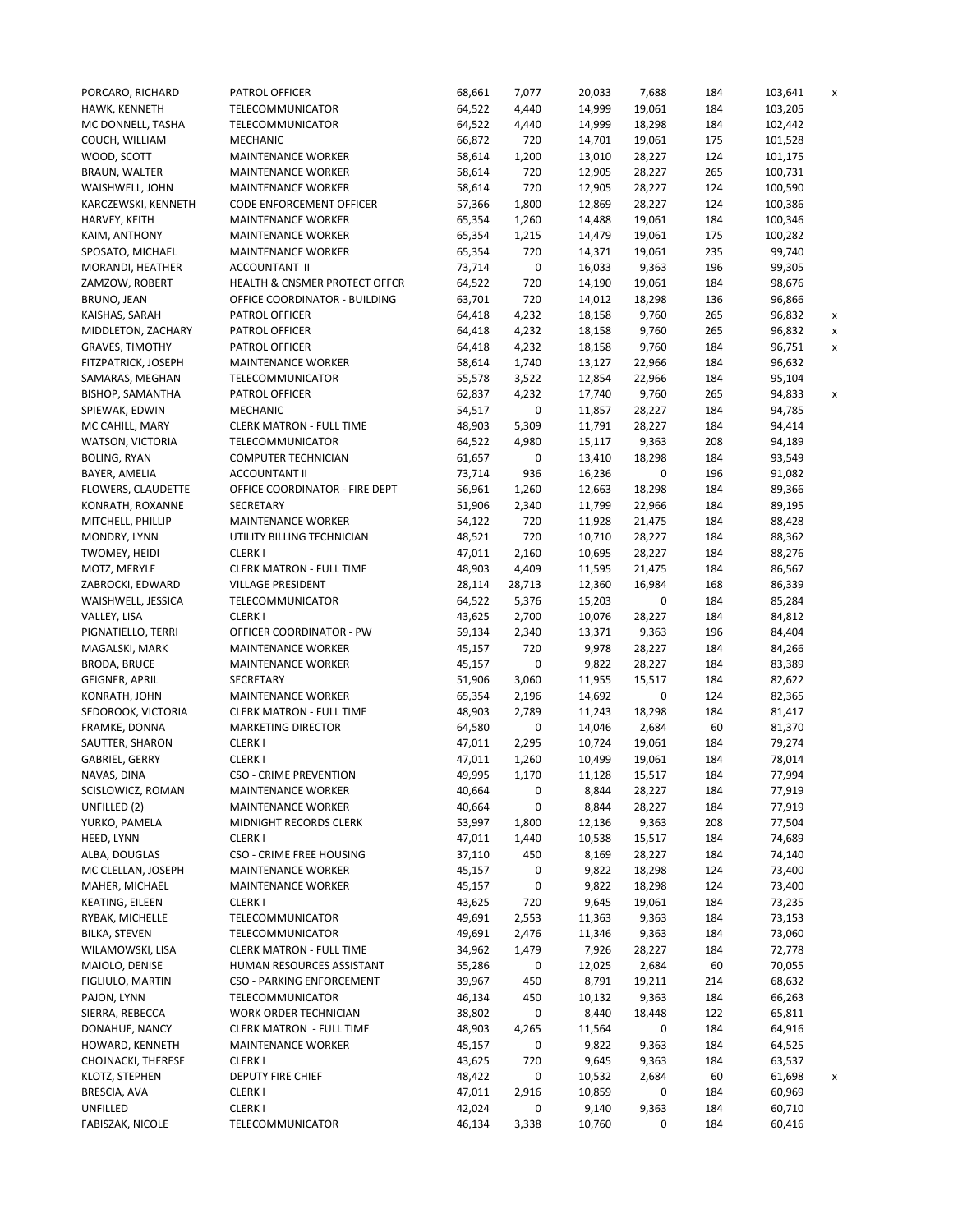| KISLER, STEPHANIE      | <b>PLANNER I</b>                | 47,050 | 936    | 10,437 | 0           | 184         | 58,606 |
|------------------------|---------------------------------|--------|--------|--------|-------------|-------------|--------|
| BORCHERDING, BRIAN     | <b>MAINTENANCE WORKER</b>       | 45,157 | 936    | 10,025 | 0           | 184         | 56,302 |
| ZIELINSKI, LARRY       | PATROL OFFICER - PART TIME      | 51,397 | 470    | 3,968  | 0           | 0           | 55,835 |
| HOEFFERLE, SUSAN       | <b>CLERK MATRON - FULL TIME</b> | 34,962 | 1,479  | 7,926  | 9,363       | 184         | 53,914 |
| REA, PATRICK           | <b>VILLAGE CLERK</b>            | 22,863 | 21,135 | 9,570  | 0           | 57          | 53,625 |
| KAWCZYNSKI, KAITLYN    | <b>CLERK MATRON - FULL TIME</b> | 34,962 | 0      | 7,604  | 9,363       | 184         | 52,113 |
| DICKEY, JUSTIN         | TOOL/INVENTORY ATTENDANT        | 33,363 | 0      | 7,256  | 9,363       | 184         | 50,166 |
|                        |                                 |        |        |        |             | 60          | 49,938 |
| TESSMANN, KIMBERLY     | CSO - ANIMAL CONTROL PART-TIME  | 38,314 | 450    | 8,431  | 2,684       |             |        |
| FREEMAN, JASON         | PUBLIC INFORMATION COORDINATOR  | 38,111 | 0      | 8,289  | 2,834       | 0           | 49,234 |
| WIENCEK, LEONARD       | ECONOMIC DEVELOPMNT SPECIALIST  | 40,417 | 0      | 8,791  | $\mathbf 0$ | 0           | 49,208 |
| BRUNING, RONALD        | <b>ZONING ADMINISTRATOR</b>     | 37,580 | 0      | 8,174  | 2,684       | 0           | 48,438 |
| <b>BUSZ, SUSAN</b>     | ACCOUNTING TECHNICIAN           | 36,676 | 0      | 7,977  | 2,684       | 60          | 47,396 |
| O'SULLIVAN, THOMAS D   | SCADA ENGINEER - PART-TIME      | 41,600 | 0      | 3,182  | 0           | 0           | 44,782 |
| SANCHEZ, VICKI         | SPECIAL EVENTS COORDINATOR      | 32,318 | 0      | 7,029  | 0           | 60          | 39,407 |
| PIERCE, ARTHUR         | <b>FOIA COORDINATOR</b>         | 31,837 | 0      | 6,925  | 0           | $\mathbf 0$ | 38,762 |
| PROPER, WILLIAM        | PUBLIC EDUCATION OFFICER        | 28,064 | 0      | 6,104  | 2,684       | 60          | 36,912 |
| BUTTALA JR, ROBERT     | FIRE ALARM SERVICE OFFICER      | 29,926 | 0      | 6,509  | 0           | 60          | 36,495 |
| GAWRYSIAK, JULIE       | <b>CLERK MATRON-PART TIME</b>   | 21,398 | 2,600  | 5,220  | 2,684       | 60          | 31,961 |
| MC GINNIS, KATHERINE   | <b>CLERICAL PART-TIME</b>       | 23,946 | 0      | 5,208  | 2,684       | 60          | 31,898 |
| DINASO, CAROL          | <b>CLERICAL PART-TIME</b>       | 23,946 | 0      | 5,208  | 2,684       | 60          | 31,898 |
|                        |                                 |        | 0      |        |             | 60          |        |
| <b>BOBBITT, CHERYL</b> | <b>CLERICAL PART-TIME</b>       | 23,946 |        | 5,208  | 2,684       |             | 31,898 |
| PROFFITT, CYNTHIA      | ADMINISTRATIVE PART TIME - EMA  | 23,998 | 0      | 5,220  | 0           | 60          | 29,278 |
| HUMENIK, ANMARIE       | <b>CLERK MATRON-PART TIME</b>   | 21,398 | 2,600  | 5,220  | 0           | 60          | 29,278 |
| LUKE, DANIELLE         | <b>CLERK MATRON-PART TIME</b>   | 21,398 | 2,600  | 5,220  | 0           | 60          | 29,278 |
| CARROLL, JOANNE        | ADMINISTRATIVE ASST ECON DEV    | 24,014 | 0      | 5,223  | 0           | 0           | 29,237 |
| SMITH, CHERYL          | <b>BUS DRIVER</b>               | 23,946 | 0      | 5,208  | 0           | 0           | 29,154 |
| COOPER, ROBERT         | <b>BUS DRIVER</b>               | 23,946 | 0      | 5,208  | 0           | 0           | 29,154 |
| ZAVALA, SHARON         | <b>CLERICAL PART-TIME</b>       | 19,955 | 0      | 4,340  | 2,684       | 60          | 27,039 |
| BERAN, DONNA           | <b>CLERICAL PART-TIME</b>       | 19,955 | 0      | 4,340  | 2,684       | 60          | 27,039 |
| ST. JOHN, ANNETTE      | TELECOMMUNICATOR-PT             | 20,093 | 225    | 4,419  | 0           | 0           | 24,737 |
| YOUNG, MEGAN           | TELECOMMUNICATOR-PT             | 20,093 | 225    | 4,419  | 0           | 0           | 24,737 |
| <b>BESSE, KRISTI</b>   | TELECOMMUNICATOR-PT             |        | 225    |        | 0           | 0           | 24,737 |
|                        |                                 | 20,093 |        | 4,419  |             |             |        |
| PALL, SUSAN            | MARKETING ASSISTANT             | 20,248 | 0      | 4,404  | 0           | 0           | 24,651 |
| SEAMAN, DAVID          | <b>TRUSTEE</b>                  | 13,394 | 6,704  | 4,371  | 0           | 124         | 24,593 |
| YOUNKER, PAMELA        | <b>CLERK MATRON-PART TIME</b>   | 20,020 | 0      | 4,354  | 0           | 60          | 24,434 |
| SULLIVAN, LENORE       | <b>CLERICAL PART-TIME</b>       | 19,955 | 0      | 4,340  | 0           | 60          | 24,355 |
| COSENTINO, CARY        | <b>CLERICAL PART-TIME</b>       | 19,955 | 0      | 4,340  | 0           | 60          | 24,355 |
| HUGHES, BETH           | <b>WORK ORDER TECHNICIAN</b>    | 19,955 | 0      | 4,340  | 0           | 0           | 24,295 |
| KING, GREGORY          | PATROL OFFICER - PART TIME      | 19,274 | 470    | 4,294  | 0           | 0           | 24,038 |
| HANNON, GREGORY        | <b>TRUSTEE</b>                  | 13,379 | 5,939  | 4,202  | 0           | 124         | 23,643 |
| THIRSTRUP, DEBORAH     | <b>CLERICAL PART-TIME</b>       | 16,864 | 0      | 3,668  | 2,684       | 0           | 23,215 |
| MEAGHER, SANDRA        | <b>CLERICAL PART-TIME</b>       | 16,864 | 0      | 3,668  | 2,684       | 0           | 23,215 |
| TERRY, KYLE            | INTERN - ECONOMIC DEVELOPMENT   | 18,564 | 0      | 4,038  | 0           | 0           | 22,602 |
| TUGEND, ALLISON        | <b>CLERICAL PART-TIME</b>       | 15,964 | 0      | 3,472  | 2,684       | 60          | 22,180 |
| GAMBLA, EVELYN         | <b>CLERK MATRON-PART TIME</b>   | 15,496 | 2,600  | 3,936  | $\pmb{0}$   | 60          | 22,092 |
|                        |                                 |        |        |        |             |             |        |
| FITZPATRICK, KAREN     | TELECOMMUNICATOR-PT             | 17,581 | 225    | 3,873  | 0           | 0           | 21,679 |
| SENESE, EUGENE         | PATROL OFFICER - PART TIME      | 19,274 | 470    | 1,510  | 0           | 0           | 21,254 |
| <b>BYRNE, NANCY</b>    | <b>BENCH COORDINATOR</b>        | 19,630 | 0      | 1,502  | 0           | 0           | 21,132 |
| SKONIECKE, SUSAN       | <b>BUS DISPATCHER</b>           | 17,342 | 0      | 3,772  | 0           | 0           | 21,114 |
| <b>BUNN, MATTHEW</b>   | SEASONAL II                     | 16,874 | 0      | 3,670  | 0           | 0           | 20,544 |
| BALDOVIN, RAYMOND      | SEASONAL II                     | 15,730 | 0      | 3,421  | 0           | 60          | 19,211 |
| ARDAGH, PAMELA         | <b>CLERK MATRON-PART TIME</b>   | 15,496 | 0      | 3,370  | 0           | 60          | 18,926 |
| MAHER, BRIAN           | <b>TRUSTEE</b>                  | 15,232 | 0      | 3,313  | 0           | 124         | 18,669 |
| SULLIVAN, LINDA        | SENIOR CENTER ASSISTANT         | 14,851 | 0      | 3,230  | 0           | 0           | 18,081 |
| <b>VERNAM, KAREN</b>   | <b>CLERICAL PART-TIME</b>       | 14,053 | 0      | 3,057  | 0           | 0           | 17,110 |
| KOT, MICHAEL           | <b>BUS DRIVER</b>               | 13,969 | 0      | 3,038  | 0           | 0           | 17,007 |
|                        |                                 |        | 0      |        | 0           | 60          |        |
| KIRCHER, MARK          | SEASONAL II                     | 13,676 |        | 2,975  |             |             | 16,711 |
| KOT, MICHAEL           | SEASONAL II                     | 13,676 | 0      | 2,975  | 0           | 0           | 16,651 |
| LAUZON, DANIEL         | SEASONAL II                     | 13,676 | 0      | 2,975  | 0           | 0           | 16,651 |
| UNFILLED (3)           | SEASONAL II                     | 13,676 | 0      | 2,975  | 0           | 0           | 16,651 |
| UNFILLED (2)           | <b>CLERK MATRON-PART TIME</b>   | 13,676 | 0      | 2,975  | 0           | 0           | 16,651 |
| STAUNTON, THOMAS       | <b>TRUSTEE</b>                  | 13,000 | 0      | 2,828  | 0           | 184         | 16,011 |
| LEONI, PATRICIA        | TRUSTEE                         | 13,000 | 0      | 2,828  | 0           | 184         | 16,011 |
| GRADY, T.J.            | <b>TRUSTEE</b>                  | 13,000 | 0      | 2,828  | 0           | 124         | 15,951 |
| MACIAS, RICHARD        | <b>CUSTODIAN</b>                | 13,969 | 0      | 1,069  | 0           | 0           | 15,037 |
| MAHONEY, DENNIS        | PATROL OFFICER - PART TIME      | 12,849 | 470    | 1,019  | 0           | 0           | 14,338 |
|                        |                                 |        |        |        |             |             |        |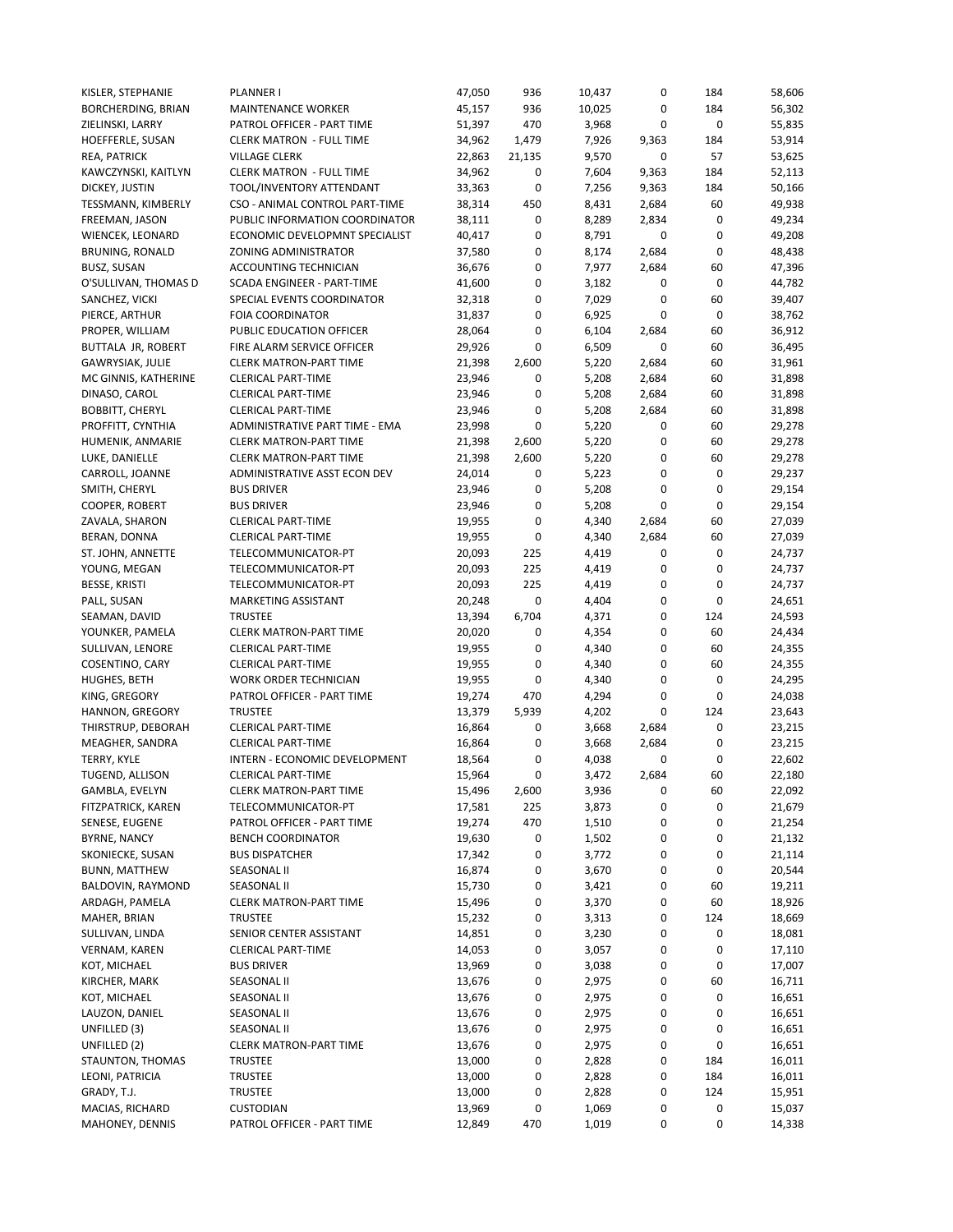| TAYLOR, ROBERT            | PATROL OFFICER - PART TIME            | 12,849 | 470              | 1,019 | 0 | 0  | 14,338 |
|---------------------------|---------------------------------------|--------|------------------|-------|---|----|--------|
| SHELLBERG, ANN            | <b>INTERN - FINANCE</b>               | 12,139 | 0                | 929   | 0 | 0  | 13,068 |
| JAMES, WILLIAM            | <b>BUS DRIVER</b>                     | 11,973 | 0                | 916   | 0 | 0  | 12,889 |
| MC KAY, DONALD            | <b>CCTV OPERATOR</b>                  | 11,973 | 0                | 916   | 0 | 0  | 12,889 |
| UNFILLED (29)             | PATROL OFFICER - PART TIME            | 11,528 | 0                | 882   | 0 | 0  | 12,410 |
| SCHERL, RICHARD           | <b>INTERN - CLERKS OFFICE</b>         | 11,138 | 0                | 852   | 0 | 0  | 11,990 |
| GENARDO, JOHNATHAN        | <b>CUSTODIAN</b>                      | 9,837  | 0                | 753   | 0 | 0  | 10,590 |
| SMITH, JENNIFER           | <b>CUSTODIAN</b>                      | 9,837  | $\pmb{0}$        | 753   | 0 | 0  | 10,590 |
| <b>BISHOP, AMY</b>        | <b>CCTV OPERATOR</b>                  | 9,040  | $\pmb{0}$        | 692   | 0 | 0  | 9,732  |
| RONEY, JENNIFER           | <b>BUS DISPATCHER</b>                 | 9,040  | 0                | 692   | 0 | 0  | 9,732  |
| UNFILLED (12)             | SEASONAL                              | 8,080  | $\pmb{0}$        | 618   | 0 | 0  | 8,698  |
| ARTHURS, SANDRA           | <b>COMMISSION SECR- CIVIL SERVICE</b> | 7,982  | 0                | 640   | 0 | 0  | 8,622  |
| UNFILLED                  | <b>INTERN - CLERKS OFFICE</b>         | 7,351  | 0                | 562   | 0 | 0  | 7,913  |
| <b>BOGUMIL, JOHN</b>      | <b>BUS DRIVER</b>                     | 6,937  | 0                | 531   | 0 | 0  | 7,467  |
| <b>GRIFFIN, CHRISTINE</b> | <b>METER READER</b>                   | 6,800  | 0                | 520   | 0 | 60 | 7,380  |
| MOLLER, LORIE             | <b>METER READER</b>                   | 6,800  | $\pmb{0}$        | 520   | 0 | 60 | 7,380  |
| BATSCH, BARBARA           | <b>METER READER</b>                   | 6,800  | 0                | 520   | 0 | 60 | 7,380  |
| LUKE, TYLER               | <b>METER READER</b>                   | 6,800  | $\pmb{0}$        | 520   | 0 | 60 | 7,380  |
| RODRIGUEZ, STANLEY        | <b>METER READER</b>                   | 6,800  | $\boldsymbol{0}$ | 520   | 0 | 60 | 7,380  |
| UNFILLED                  | <b>METER READER</b>                   | 6,800  | 0                | 520   | 0 | 60 | 7,380  |
| JENCZMIONKA, SHARON       | <b>CROSSING GUARD</b>                 | 5,809  | 75               | 450   | 0 | 60 | 6,394  |
| JENCZMIONKA, DARIA        | <b>CROSSING GUARD</b>                 | 5,809  | 75               | 450   | 0 | 60 | 6,394  |
| REGAN, EILEEN             | <b>CROSSING GUARD</b>                 | 5,809  | 75               | 450   | 0 | 60 | 6,394  |
| SULLIVAN, LENORE          | <b>CROSSING GUARD</b>                 | 5,809  | 75               | 450   | 0 | 60 | 6,394  |
| <b>GRAY, THERESE</b>      | <b>CROSSING GUARD</b>                 | 5,809  | 75               | 450   | 0 | 60 | 6,394  |
| LYNCH, DIANE              | <b>CROSSING GUARD</b>                 | 5,809  | 75               | 450   | 0 | 60 | 6,394  |
|                           |                                       |        |                  |       |   |    |        |
| KLAUS, CAROL              | <b>CROSSING GUARD</b>                 | 5,809  | 75               | 450   | 0 | 60 | 6,394  |
| VANDERVLIET, MICHELE      | <b>CROSSING GUARD</b>                 | 5,809  | 75               | 450   | 0 | 60 | 6,394  |
| GANZER, MARYANN           | <b>CROSSING GUARD</b>                 | 5,809  | 75               | 450   | 0 | 60 | 6,394  |
| <b>GROVE, JULIE</b>       | <b>CROSSING GUARD</b>                 | 5,809  | 75               | 450   | 0 | 60 | 6,394  |
| GIANCARLO, GAIL           | <b>CROSSING GUARD</b>                 | 5,809  | 75               | 450   | 0 | 60 | 6,394  |
| SERAFIN, DONNA            | <b>CROSSING GUARD</b>                 | 5,809  | 75               | 450   | 0 | 60 | 6,394  |
| <b>BUCKLEY, DONNA</b>     | <b>CROSSING GUARD</b>                 | 5,809  | 75               | 450   | 0 | 60 | 6,394  |
| GIANCARLO, DENNIS         | <b>CROSSING GUARD</b>                 | 5,809  | 75               | 450   | 0 | 60 | 6,394  |
| ANDREWS, MAUREEN          | <b>CROSSING GUARD</b>                 | 5,809  | 75               | 450   | 0 | 60 | 6,394  |
| GRENDA, MARY              | <b>CROSSING GUARD</b>                 | 5,809  | 75               | 450   | 0 | 60 | 6,394  |
| <b>BUCKLEY, TERRENCE</b>  | <b>CROSSING GUARD</b>                 | 5,809  | 75               | 450   | 0 | 60 | 6,394  |
| DOBEK, JOYCE              | <b>CROSSING GUARD</b>                 | 5,809  | 75               | 450   | 0 | 0  | 6,334  |
| NELSON, MARILYN           | <b>CROSSING GUARD</b>                 | 5,809  | 75               | 450   | 0 | 0  | 6,334  |
| COSTA, SUSAN              | <b>CROSSING GUARD</b>                 | 5,809  | 75               | 450   | 0 | 0  | 6,334  |
| KOLB, CLAUDIA             | <b>CROSSING GUARD</b>                 | 5,809  | 75               | 450   | 0 | 0  | 6,334  |
| JEFFRIES, MARIA           | <b>CROSSING GUARD</b>                 | 5,809  | 75               | 450   | 0 | 0  | 6,334  |
| WYMAN, JUDITH             | <b>CROSSING GUARD</b>                 | 5,809  | 75               | 450   | 0 | 0  | 6,334  |
| DEBUS, TAMI               | <b>CROSSING GUARD</b>                 | 5,809  | 75               | 450   | 0 | 0  | 6,334  |
| DOODY, AUDREY             | <b>CROSSING GUARD</b>                 | 5,809  | 75               | 450   | 0 | 0  | 6,334  |
| <b>GREEN, MARY KAYE</b>   | <b>CROSSING GUARD</b>                 | 5,809  | 75               | 450   | 0 | 0  | 6,334  |
| ZALEWSKI, LAURA           | <b>CROSSING GUARD</b>                 | 5,809  | 75               | 450   | 0 | 0  | 6,334  |
| ASTROWSKI, SR, LEONARD    | <b>CROSSING GUARD</b>                 | 5,809  | 75               | 450   | 0 | 0  | 6,334  |
| FINLEY, BARBARA           | <b>CROSSING GUARD</b>                 | 5,809  | 75               | 450   | 0 | 0  | 6,334  |
| HEED, PAUL                | <b>BUS DISPATCHER (SUBSTITUTE)</b>    | 5,621  | 0                | 430   | 0 | 0  | 6,051  |
| HERALD, THERESA           | <b>CROSSING GUARD</b>                 | 4,716  | 75               | 367   | 0 | 0  | 5,158  |
| KELLEY, JOHN              | <b>ESDA PERSONNEL</b>                 | 4,688  | 0                | 359   | 0 | 60 | 5,106  |
| CLEMMER, STEPHEN          | <b>ESDA PERSONNEL</b>                 | 4,688  | 0                | 359   | 0 | 0  | 5,046  |
| LYNCH, JEFFREY            | <b>ESDA PERSONNEL</b>                 | 4,688  | 0                | 359   | 0 | 0  | 5,046  |
| ZABEL, RICHARD            | <b>ESDA PERSONNEL</b>                 | 4,688  | 0                | 359   | 0 | 0  | 5,046  |
| <b>BULGER, WAYNE</b>      | <b>ESDA PERSONNEL</b>                 | 4,688  | 0                | 359   | 0 | 0  | 5,046  |
| FRYDRYCH, MICHAEL         | ESDA PERSONNEL                        | 4,688  | 0                | 359   | 0 | 0  | 5,046  |
| HOLFORD, THERESA          | ESDA PERSONNEL                        | 4,688  | 0                | 359   | 0 | 0  | 5,046  |
| DAVIS, DONALD             | <b>ESDA PERSONNEL</b>                 | 4,688  | 0                | 359   | 0 | 0  | 5,046  |
| LAZZARA, ANGELO           | ESDA PERSONNEL                        | 4,688  | 0                | 359   | 0 | 0  | 5,046  |
| GALE, RICHARD             | <b>ESDA PERSONNEL</b>                 | 4,688  | 0                | 359   | 0 | 0  | 5,046  |
| DEUTSCHER, WILLIAM        | ESDA PERSONNEL                        | 4,688  | 0                | 359   | 0 | 0  | 5,046  |
| MICHALEC, JANICE          | ESDA PERSONNEL                        | 4,688  | 0                | 359   | 0 | 0  | 5,046  |
| ELLIOTT, TEGAN            | <b>ESDA PERSONNEL</b>                 | 4,688  | 0                | 359   | 0 | 0  | 5,046  |
| JOHNSON, GREGORY          | <b>ESDA PERSONNEL</b>                 | 4,688  | 0                | 359   | 0 | 0  | 5,046  |
| EBERHARDT, STEPHEN        | <b>ESDA PERSONNEL</b>                 | 4,688  | 0                | 359   | 0 | 0  | 5,046  |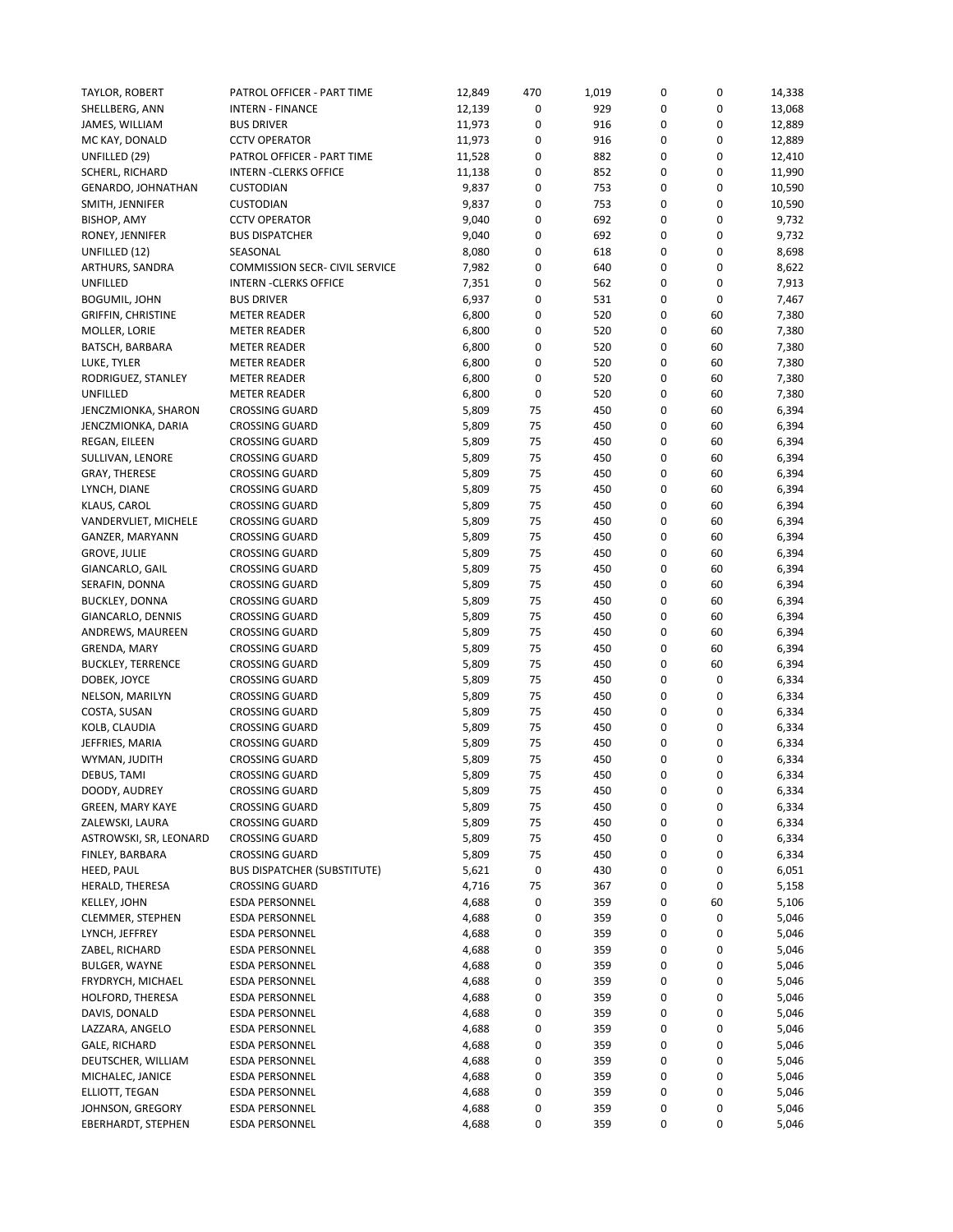| MC CORKLE, PATRICIA      | <b>ESDA PERSONNEL</b>                 | 4,688 | 0  | 359 | 0 | 0        | 5,046 |
|--------------------------|---------------------------------------|-------|----|-----|---|----------|-------|
| <b>BARAJAS, JOHN</b>     | <b>ESDA PERSONNEL</b>                 | 4,688 | 0  | 359 | 0 | 0        | 5,046 |
| ROBISON, DANIEL          | <b>ESDA PERSONNEL</b>                 | 4,688 | 0  | 359 | 0 | 0        | 5,046 |
| WOODWARD, JEFFREY        | <b>ESDA PERSONNEL</b>                 | 4,688 | 0  | 359 | 0 | $\Omega$ | 5,046 |
| FAXEL, MICHAEL           | <b>ESDA PERSONNEL</b>                 | 4,688 | 0  | 359 | 0 | 0        | 5,046 |
| UNFILLED (17)            | <b>ESDA PERSONNEL</b>                 | 4,688 | 0  | 359 | 0 | 0        | 5,046 |
| <b>BUCK III, KENNETH</b> | <b>ESDA PERSONNEL</b>                 | 4,641 | 0  | 355 | 0 | 0        | 4,996 |
| STORINO, VICTOR          | <b>ESDA PERSONNEL</b>                 | 4,641 | 0  | 355 | 0 | 0        | 4,996 |
| ROSENBERG, GREGORY       | <b>ESDA PERSONNEL</b>                 | 4,641 | 0  | 355 | 0 | 0        | 4,996 |
| PESTLIN, NORMAN          | <b>COMMISSION SECRETARY - VETERAN</b> | 3,991 | 0  | 305 | 0 | 0        | 4,296 |
| TYSSEN, ROXANE           | <b>COMMISSION SECR-SISTER CITIES</b>  | 3,991 | 0  | 305 | 0 | 0        | 4,296 |
| MALY-POLITANO, DENISE    | <b>COMMISSION SECRETARY - CRC</b>     | 3,991 | 0  | 305 | 0 | $\Omega$ | 4,296 |
| KOTAS, DEBRA             | COMMISSION SEC - LONG RG PNG          | 3,991 | 0  | 305 | 0 | 0        | 4,296 |
| JALOWIEC, THOMAS         | PATROL OFFICER - PART TIME            | 3,843 | 0  | 294 | 0 | 0        | 4,137 |
| ROBISON, ANNE            | <b>CROSSING GUARD</b>                 | 3,539 | 75 | 276 | 0 | 0        | 3,890 |
| ROBSON, DEBORAH          | <b>CROSSING GUARD</b>                 | 3,539 | 75 | 276 | 0 | 0        | 3,890 |
| UNFILLED                 | <b>CROSSING GUARD</b>                 | 3,539 | 75 | 276 | 0 | 0        | 3,890 |
| LONG, GEORGE             | <b>AUXILIARY OFFICER</b>              | 3,349 | 0  | 256 | 0 | 0        | 3,605 |
| FABISZAK, THERESA        | <b>AUXILIARY OFFICER</b>              | 3,349 | 0  | 256 | 0 | 0        | 3,605 |
| NAVAS, MATTHEW           | <b>AUXILIARY OFFICER</b>              | 3,349 | 0  | 256 | 0 | 0        | 3,605 |
| KULIK, TIMOTHY           | <b>AUXILIARY OFFICER</b>              | 3,349 | 0  | 256 | 0 | 0        | 3,605 |
| CIOFFI, JAMES            | <b>AUXILIARY OFFICER</b>              | 3,349 | 0  | 256 | 0 | 0        | 3,605 |
| <b>DEANE, PATRICK</b>    | <b>AUXILIARY OFFICER</b>              | 3,349 | 0  | 256 | 0 | 0        | 3,605 |
| HILTON JR, RALPH         | <b>AUXILIARY OFFICER</b>              | 3,349 | 0  | 256 | 0 | 0        | 3,605 |
| ANDERSON, MATTHEW        | <b>AUXILIARY OFFICER</b>              | 3,349 | 0  | 256 | 0 | 0        | 3,605 |
| BAYLESS, ZACHARY         | <b>AUXILIARY OFFICER</b>              | 3,349 | 0  | 256 | 0 | 0        | 3,605 |
| VILLAGRANA, JUAN         | <b>AUXILIARY OFFICER</b>              | 3,349 | 0  | 256 | 0 | 0        | 3,605 |
| SCHMIDT, BRIAN           | <b>AUXILIARY OFFICER</b>              | 3,349 | 0  | 256 | 0 | 0        | 3,605 |
| UNFILLED (7)             | <b>AUXILIARY OFFICER</b>              | 3,315 | 0  | 254 | 0 | 0        | 3,569 |
| <b>BYRNE, NANCY</b>      | <b>COMMISSION SECRETARY - ECC</b>     | 3,070 | 0  | 235 | 0 | 0        | 3,305 |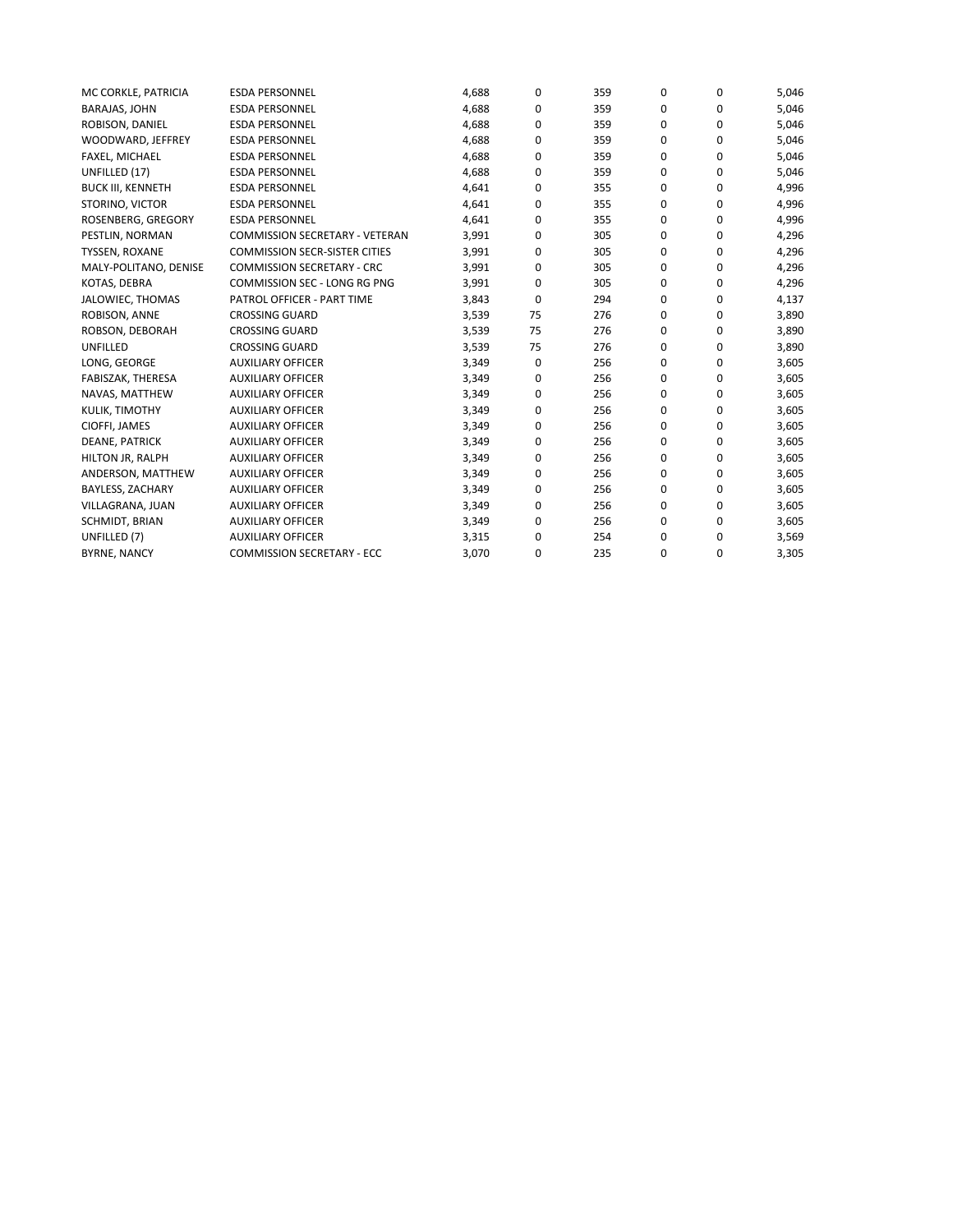### **Village of Tinley Park, Illinois Employee Compensation**

**April 30, 2014**

| <b>Position</b>                        | No. of<br><b>Positions</b> | Pay<br>Rate | Retirement<br>/Pension | <b>Health</b><br>Insurance | Other<br><b>Benefits</b> | <b>Total Hourly</b><br>Compensation |
|----------------------------------------|----------------------------|-------------|------------------------|----------------------------|--------------------------|-------------------------------------|
| <b>FIRE DEPARTMENT</b>                 |                            |             |                        |                            |                          |                                     |
| <b>Assistant Chief-Fire</b>            | 4                          | 22.78       | 2.88                   |                            |                          | 25.66                               |
| Captain-Fire                           | 8                          | 20.15       | 2.55                   |                            |                          | 22.70                               |
| Lieutenant-Fire                        |                            | 32 19.15    | 2.42                   |                            |                          | 21.57                               |
| Engineer-Fire                          | 38                         | 18.36       | 2.32                   |                            |                          | 20.68                               |
| Engineer-Apprentice                    | $\Omega$                   | 17.58       | 2.22                   |                            |                          | 19.80                               |
| Firefighter                            | 70                         | 16.84       | 2.13                   |                            |                          | 18.97                               |
| Probationary Firefighter, Certified    | 10                         | 13.54       | 1.71                   |                            |                          | 15.25                               |
| Probationary Firefighter, Non-Certifie | 10                         | 8.25        | 1.04                   |                            |                          | 9.29                                |

These are the current rates paid to Fire Department personnel.

As they are paid on an hourly basis, the annual salary cannot be determined.

The hours fluctuate on on annual basis, depending on number and severity of responses.

Retirement/Pension includes 7.65% employer FICA contributions and 5% matching Village contribution to 457 Deferred Compensation Plan for members participating in the Plan. Employee elective contributions to the Plan do not result in additional compensation and are not included.

#### **Active Appointments**

RICHARDS, SHAWN LIEUTENANT-FIRE SLAGER, JASON LIEUTENANT-FIRE SWARTZENTRUBER, TODD LIEUTENANT-FIRE

CUMMINS, SAMUEL ASST CHIEF-FIRE BARRY, JOHN ENGINEER-FIRE DUNN, KRISTOPHER ASST CHIEF-FIRE BLOMBERG, THOMAS ENGINEER-FIRE COLANGELO, JOHN SLEPSKI, THOMAS ASST CHIEF-FIRE CULBERTSON, ADAM ENGINEER-FIRE GRIFFIN, TIMOTHY CAPTAIN-FIRE DONNELLY JR., THOMAS ENGINEER-FIRE MAZZIOTTA, ANTHONY P CAPTAIN-FIRE DONNELLY, SR, THOMAS ENGINEER-FIRE MURRAY JR, WILLIAM CAPTAIN-FIRE ELMER, MICHAEL ENGINEER-FIRE RANDALL, MATTHEW CAPTAIN-FIRE GILGENBERG, MICHAEL ENGINEER-FIRE REDA, DANIEL CAPTAIN-FIRE GRANT, DANIEL ENGINEER-FIRE RIORDAN, DANIEL **CAPTAIN-FIRE GRECO, JOSEPH ENGINEER-FIRE** ROEMER, KENNETH CAPTAIN-FIRE HICKEY, KEVIN ENGINEER-FIRE STUBE, CHRIS CAPTAIN-FIRE KOPYCINSKI, MICHAEL ENGINEER-FIRE AUNE, GREGORY LIEUTENANT-FIRE LEIKEL, JAMES ENGINEER-FIRE BOHLSEN, NICHOLAS LIEUTENANT-FIRE MARIANOVICH, PETER ENGINEER-FIRE COTRANO, MARK LIEUTENANT-FIRE MAZZIOTTA, DANIEL ENGINEER-FIRE DE BIAS, DONALD LIEUTENANT-FIRE MESSINA, CHARLES ENGINEER-FIRE MILLERICK, BRIAN DUESING, BRYAN LIEUTENANT-FIRE O'DETTE, JOSEPH ENGINEER-FIRE FOREMAN, DENNIS LIEUTENANT-FIRE O'DWYER, PATRICK ENGINEER-FIRE FRENCH, JEFFREY LIEUTENANT-FIRE OFTEDAHL, BRETT ENGINEER-FIRE GASKILL JR, JAMES LIEUTENANT-FIRE PETERS, ERIC ENGINEER-FIRE GRIFFIN, STEVEN LIEUTENANT-FIRE RAGO, MARK ENGINEER-FIRE GUDYKA, BRYAN LIEUTENANT-FIRE RICHEY, WILLIAM ENGINEER-FIRE HAMILL, KENNETH LIEUTENANT-FIRE ROCK, GEORGE ENGINEER-FIRE JOHNSON, BRIAN LIEUTENANT-FIRE RUSS, CHARLES ENGINEER-FIRE O'HAGAN, TIMOTHY LIEUTENANT-FIRE SKWARA, GRZEGORZ ENGINEER-FIRE OWCZARSKI, JAMES LIEUTENANT-FIRE WITTMAN, MICHAEL ENGINEER-FIRE REYNOLDS II, ROBERT **LIEUTENANT-FIRE** WOOTEN, JAMES **ENGINEER-FIRE**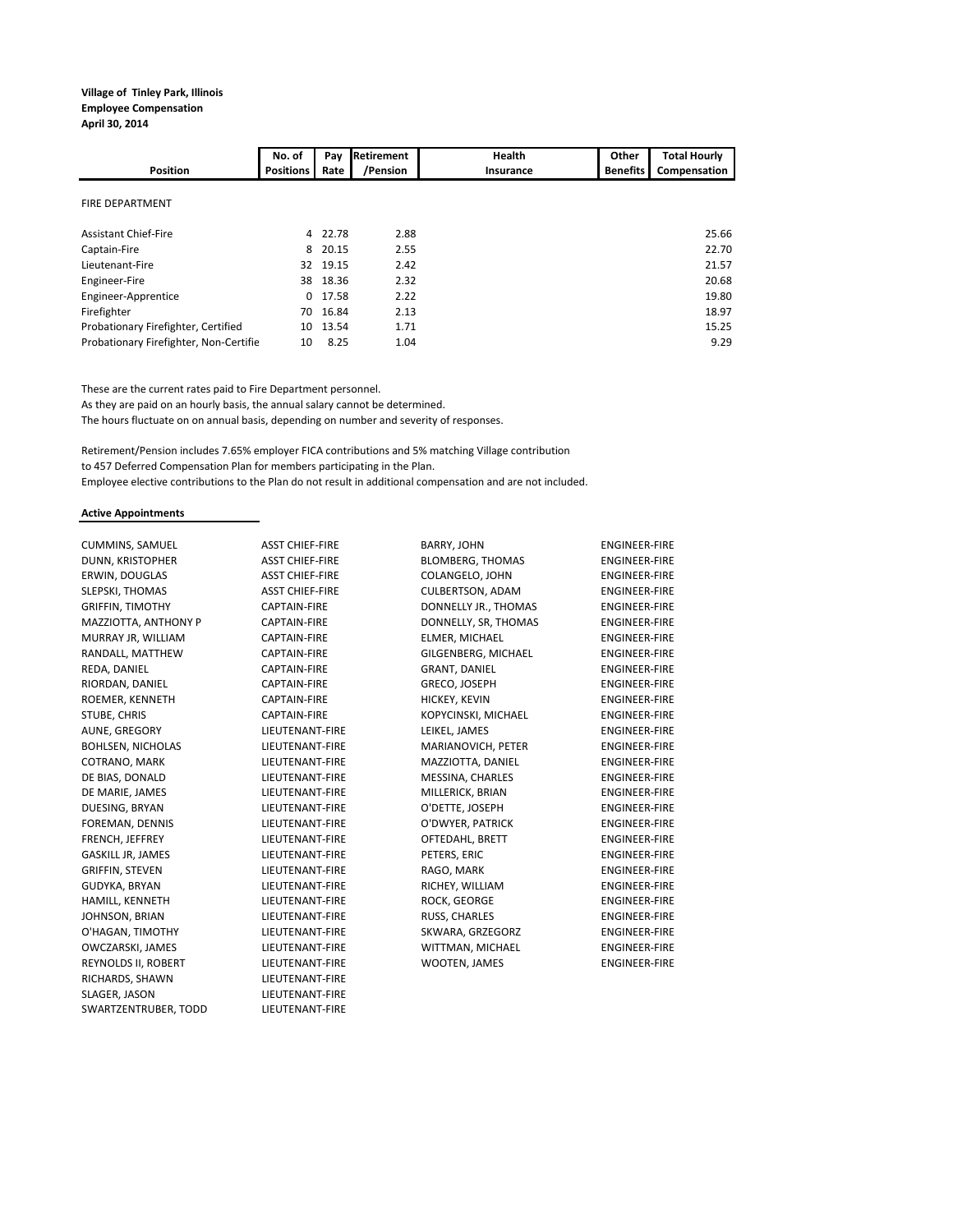BALE, RAYMOND FIREFIGHTER MILAZZO, MICHAEL FIREFIGHTER BERAN, ROBERT FIREFIGHTER MOLLER, ADAM FIREFIGHTER BEST, TIMOTHY FIREFIGHTER NAGLE, JOHN FIREFIGHTER BROOKS, TIMOTHY FIREFIGHTER FIREFIGHTER PEDZIWIATR, STANLEY FIREFIGHTER BULVAN, MARK FIREFIGHTER POPP, JONATHAN FIREFIGHTER BUSTOS, ARMANDO FIREFIGHTER RABIDEAU, TODD FIREFIGHTER BYRNE, JAMES FIREFIGHTER FIREFIGHTER RABIDEAU, SCOTT CASNER, ADAM FIREFIGHTER REYES, PAUL FIREFIGHTER COGLIANESE, MATTHEW FIREFIGHTER FIREFIGHTER ROEMER, BRADLEY FIREFIGHTER CURTIS, STEVEN FIREFIGHTER RONEY, NORMAN FIREFIGHTER DALUGA, JOSEPH DEADAM, ANTHONY FIREFIGHTER SCHELLHORN, ALAN FIREFIGHTER DELESTOWICZ, MATTHEW FIREFIGHTER SETZKE, DAVID FIREFIGHTER SETZKE, DAVID DONLAN, THOMAS FIREFIGHTER SMULEVITZ, JOSEPH FIREFIGHTER<br>DUFFY. JOHN FIREFIGHTER STARKMAN. WAYNE FIREFIGHTER DZIEKAN, THOMAS FIREFIGHTER STRIPEIK, WILLIAM FIREFIGHTER FEINBERG, JEREMY FIREFIGHTER TILLSON, CHRISTOPHER FIREFIGHTER FITZMAURICE, LIAM FIREFIGHTER TONRA JR., THOMAS FIREFIGHTER GRZESZKIEWICZ, RENEE FIREFIGHTER FIREFIGHTER TURNER JR., WILLIAM FIREFIGHTER GRZESZKIEWICZ, STEVEN FIREFIGHTER FIREFIGHTER (GRZESZKIEWICZ, STEVEN FIREFIGHTER<br>FIREFIGHTER FIREFIGHTER VALSECCHI, GIANNI FIREFIGHTER HANNON, RYAN FIREFIGHTER WICK, JONATHAN FIREFIGHTER HOLDEFER, KEVYN FIREFIGHTER WIENKE, MATTHEW FIREFIGHTER HOOPES, ANYAETTA FIREFIGHTER ABBATACOLA, WILLIAM PROBATIONARY FIREFIGHTER Certified HUGHES, DOUGLAS FIREFIGHTER MARCOLINI, JONATHON PROBATIONARY FIREFIGHTER Certified IWANAGA, JEFFREY FIREFIGHTER NEAL, TIMOTHY PROBATIONARY FIREFIGHTER Certified JOHNSON, MATTHEW FIREFIGHTER PAVLIK, JASON PROBATIONARY FIREFIGHTER Certified KIRKOLIS, THOMAS FIREFIGHTER FIREFIGHTER RADA, NICHOLAS PROBATIONARY FIREFIGHTER Certified KRASNECK, THOMAS FIREFIGHTER FIREFIGHTER SMITH, NICHOLAS PROBATIONARY FIREFIGHTER Certified<br>FIREFIGHTER FIREFIGHTER SANTA, MATTHEW PROBATIONARY FIREFIGHTER Certified

ANDERSON JR., MICHAEL FIREFIGHTER MERRICK, JONATHON FIREFIGHTER MOHAN, MATTHEW STARKMAN, WAYNE FIREFIGHTER VALSECCHI, GIANNI<br>FIREFIGHTER WICK, JONATHAN FIREFIGHTER QUEEN, ERIC PROBATIONARY FIREFIGHTER

PROBATIONARY FIREFIGHTER PROBATIONARY FIREFIGHTER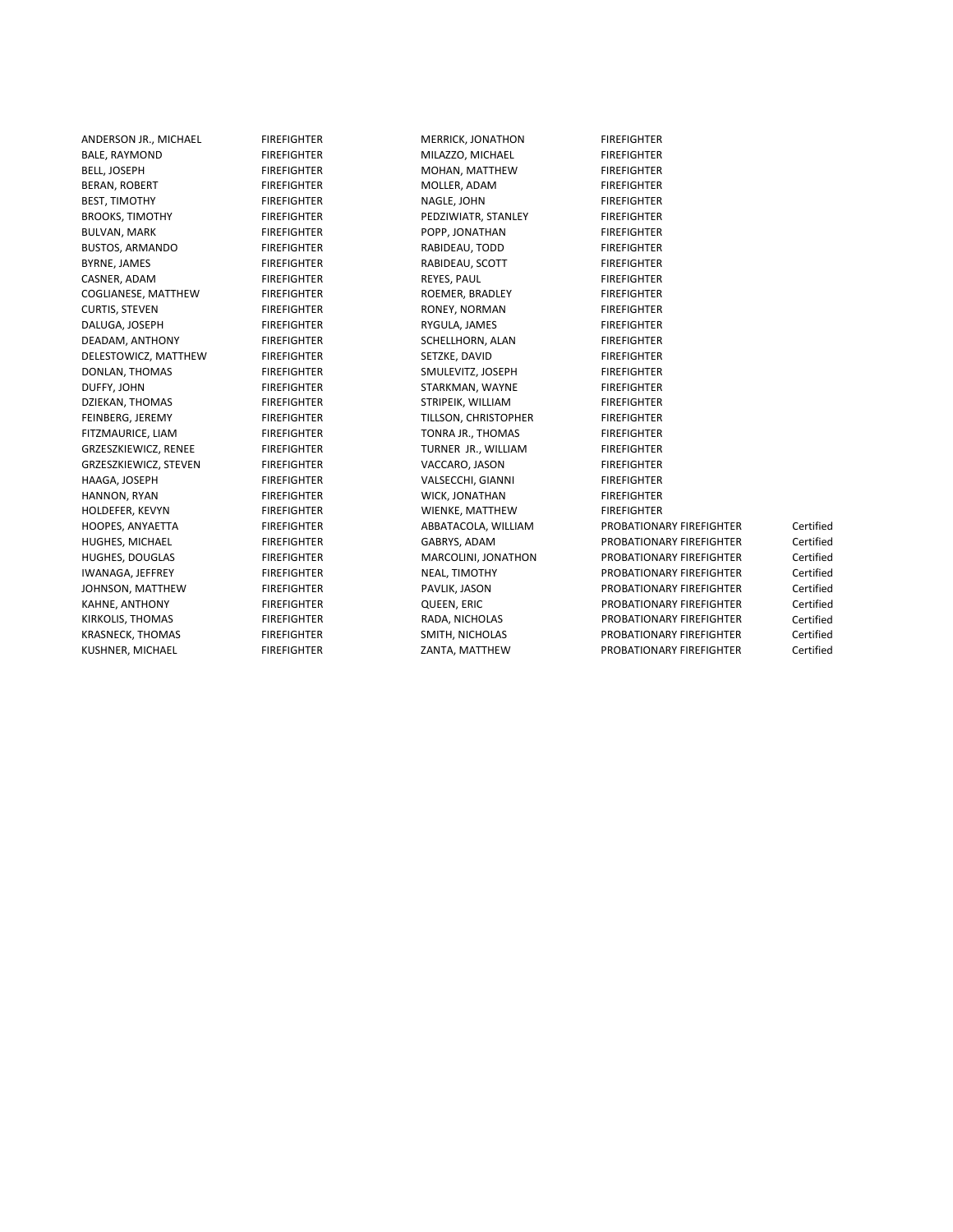### **Tinley Park Public Library Employee Compensation April 30, 2014**

|                                           |                                    |         | <b>Retirement</b> | Health      | Other           | <b>Total</b> |
|-------------------------------------------|------------------------------------|---------|-------------------|-------------|-----------------|--------------|
| Name                                      | Position                           | Salary  | /Pension          | Insurance   | <b>Benefits</b> | Compensation |
| <b>WOLFF, RICHARD</b>                     | <b>LIBRARY ADMINISTRATOR</b>       | 113,280 | 24,638            | 0           | 0               | 137,919      |
| DIENES, SUSAN                             | LIBRARY ASST ADMINISTRATOR         | 79,594  | 17,312            | 25,778      | 105             | 122,790      |
| O'DWYER, PATRICK                          | <b>FACILITIES MANAGER</b>          | 81,240  | 17,670            | 20,945      | 105             | 119,960      |
| <b>KERSTEN, GLENN</b>                     | REFERENCE LIBRARIAN                | 74,044  | 15,789            | 17,362      | 105             | 107,300      |
| KLAIN, PAUL                               | REFERENCE LIBRARIAN                | 64,408  | 14,009            | 20,945      | 68              | 99,430       |
| DUDECK, SHARON                            | YOUTH SERVICES MANAGER             | 66,950  | 14,562            | 8,459       | 105             | 90,076       |
| FAULKNER, BETH                            | REFERENCE LIBRARIAN                | 58,779  | 12,784            | 13,537      | 105             | 85,206       |
| LOWE, JENNIFER                            | YOUNG ADULT LIBRARIAN              | 58,089  | 12,634            | 14,106      | 105             | 84,935       |
| <b>BERAN, KAREN</b>                       | PUBLIC INFO. & GRAPHICS MGR        | 62,130  | 13,513            | 8,459       | 105             | 84,207       |
| ANDROS, ANTHONY                           | VIRTUAL SERVICES LIBRARIAN         | 54,953  | 11,952            | 16,662      | 105             | 83,671       |
| LAUREN, ROBIN                             | ADULT REFERENCE MANAGER            | 62,457  | 13,584            | 6,647       | 105             | 82,793       |
| ANHALT, JOY                               | TECHNICAL SERVICES MANAGER         | 62,446  | 13,582            | 6,647       | 105             | 82,780       |
| ANDERSON, REBECCA                         | YOUTH SERVICES LIBRARIAN           | 47,850  | 10,407            | 17,362      | 105             | 75,724       |
| AHMAD, RAKHSHANDA                         | YOUTH SERVICES ASSISTANT           | 40,834  | 8,881             | 25,778      | 105             | 75,599       |
| PANFIL, DIANE                             | <b>BUSINESS OFFICE MGR-BEN COR</b> | 60,869  | 13,239            | 0           | 0               | 74,108       |
| WILLIAMS, LYNETTE                         | <b>BUSINESS OFFICE ASSISTANT</b>   | 38,220  | 8,313             | 25,778      | 105             | 72,417       |
| HEINEMANN, FRANCES                        | <b>BOOKMOBILE SERVICES MANAGER</b> | 57,545  | 12,516            | 0           | 0               | 70,061       |
| PYRZYNSKI, MARYANN                        | PATRON SERVICES MANAGER            | 55,432  | 12,057            | 0           | 0               | 67,489       |
| SERAFINO, TRACY                           | <b>CIRCULATION ASSISTANT</b>       | 34,064  | 7,409             | 25,778      | 105             | 67,357       |
| <b>TYRUS, MARY</b>                        | <b>CIRCULATION ASSISTANT</b>       | 38,376  | 8,347             | 17,362      | 105             | 64,190       |
| BEAUCHAMP, SHARON                         | <b>ACQUISITIONS CLERK</b>          | 37,587  | 8,175             | 14,106      | 105             | 59,974       |
| DOSTAL, GRAHAM                            | REFERENCE LIBRARIAN                | 45,540  | 9,905             | 0           | 0               | 55,444       |
| KONRATH, JOANNE                           | TECHNICAL SERVICES CLERK           | 38,316  | 8,170             | 8,459       | 105             | 55,050       |
| BAILEY, SUSAN                             | MKT & COMM OUTREACH SPECIALIST     | 44,112  | 9,594             | 0           | 0               | 53,706       |
| PELCZARSKI, CLARICE                       | YOUTH SERVICES LIBRARIAN           | 34,188  | 7,436             | 0           | $\mathbf 0$     | 41,624       |
| LUKICH, AMY                               | YOUTH SERVICES ASSISTANT           | 25,797  | 5,611             | 0           | $\mathbf 0$     | 31,408       |
| TAMBURO, JAMES                            | <b>MAINTENANCE ASSISTANT</b>       | 25,179  | 5,476             | 0           | 0               | 30,655       |
| CARPENTER, KATHLEEN                       | <b>CIRCULATION CLERK</b>           | 24,317  | 5,289             | 0           | $\mathbf 0$     | 29,606       |
| MC CABE, KATHRYN                          | <b>CIRCULATION ASSISTANT</b>       | 24,254  | 5,275             | 0           | 0               | 29,530       |
| MORRISON, CANDICE                         | TECHNICAL SERVICES CLERK           | 23,895  | 5,197             | 0           | 0               | 29,092       |
| JAWOR, DENISE                             | <b>CIRCULATION ASSISTANT</b>       | 23,096  | 5,023             | 0           | $\mathbf 0$     | 28,119       |
| KELLY DONOVAN, LINDA                      | CIRCULATION ASSISTANT              | 22,983  | 4,999             | 0           | $\mathbf 0$     | 27,982       |
| PATTERSON, LISA                           | REFERENCE ASSISTANT                | 22,658  | 4,928             | 0           | 0               | 27,587       |
| FORTO-WHITEMILLER, RC REFERENCE LIBRARIAN |                                    | 22,372  | 4,866             | 0           | $\mathbf 0$     | 27,237       |
| CURTIS, YVETTE                            | YOUTH SERVICES ASSISTANT           | 22,191  | 4,827             | 0           | $\mathbf 0$     | 27,018       |
| ZIEMBA, CAROL                             | YOUTH SERVICES ASSISTANT           | 21,416  | 4,658             | 0           | 0               | 26,074       |
| PALMERA, VIRGINIA                         | <b>ILL CLERK</b>                   | 20,904  | 4,547             | 0           | $\mathbf 0$     | 25,451       |
| LILLY, JENNIFER                           | <b>ILL CLERK</b>                   | 20,737  | 4,510             | $\mathbf 0$ | $\mathbf 0$     | 25,247       |
| CANNON, DOROTHY                           | TECHNICAL SERVICES CLERK           | 19,926  | 4,334             | 0           | 0               | 24,260       |
| PALYS, KAREN                              | TECHNICAL SERVICES CLERK           | 18,695  | 4,066             | 0           | $\mathbf 0$     | 22,761       |
| <b>BROWN, KATHLEEN</b>                    | REFERENCE LIBRARIAN                | 20,358  | 1,557             | 0           | $\mathbf 0$     | 21,915       |
| PARISI, ELLEN                             | <b>CIRCULATION ASSISTANT</b>       | 17,474  | 3,801             | 0           | $\mathbf 0$     | 21,274       |
| LAKEBERG, KATHLEEN                        | <b>CIRCULATION CLERK</b>           | 17,238  | 3,749             | 0           | 0               | 20,987       |
| BABJAK, WENDY                             | <b>CIRCULATION CLERK</b>           | 17,134  | 3,727             | 0           | 0               | 20,861       |
| POTEMPA, PAMELA                           | PUBLIC INFO. & GRAPHICS CLERK      | 15,687  | 3,412             | 0           | 0               | 19,099       |
| TUCKER, JOHN                              | LIBRARY CLERK II                   | 17,690  | 1,353             | 0           | 0               | 19,043       |
| PALYS, KEVIN                              | <b>CIRCULATION CLERK</b>           | 15,585  | 3,390             | 0           | 0               | 18,975       |
| CONCANNON, JEAN                           | <b>CIRCULATION CLERK</b>           | 14,458  | 3,145             | 0           | 0               | 17,603       |
| HANEBERG, MAUREEN                         | YOUTH SERVICES ASSISTANT           | 15,208  | 1,163             | 0           | 0               | 16,371       |
| SKAU, AMY                                 | <b>CIRCULATION CLERK</b>           | 12,067  | 923               | 0           | 0               | 12,990       |
| HAMILTON, JEFFERY                         | <b>SHELVER</b>                     | 10,530  | 2,290             | 0           | 0               | 12,821       |
| <b>BRITT, BONNIE</b>                      | <b>BOOKMOBILE CLERK</b>            | 11,845  | 906               | 0           | 0               | 12,751       |
| SERAFINO, ROBERT                          | MAINTENANCE ASSISTANT              | 11,629  | 890               | 0           | 0               | 12,519       |
| GOVERNALE, HEATHER                        | <b>BOOKMOBILE CLERK</b>            | 11,524  | 882               | 0           | 0               | 12,406       |
| WAICEKAUSKAS, AMY                         | <b>CIRCULATION CLERK</b>           | 11,509  | 880               | 0           | 0               | 12,389       |
| KANJO, JULIE                              | YOUTH SERVICES ASSISTANT           | 10,902  | 834               | 0           | 0               | 11,736       |
| <b>BUCKLEY, MARGARET</b>                  | REFERENCE LIBRARIAN                | 10,032  | 767               | 0           | 0               | 10,800       |
| RAUCH, CINDY                              | REFERENCE LIBRARIAN                | 9,924   | 759               | 0           | 0               | 10,683       |
| BALCERZAK, BARBARA                        | <b>BOOKMOBILE CLERK</b>            | 9,755   | 746               | 0           | 0               | 10,501       |
| CLESCERI, JAMES                           | <b>CIRCULATION CLERK</b>           | 9,380   | 718               | 0           | 0               | 10,097       |
| LOPEZ, TRACY                              | MAINTENANCE ASSISTANT              | 8,951   | 685               | 0           | 0               | 9,636        |